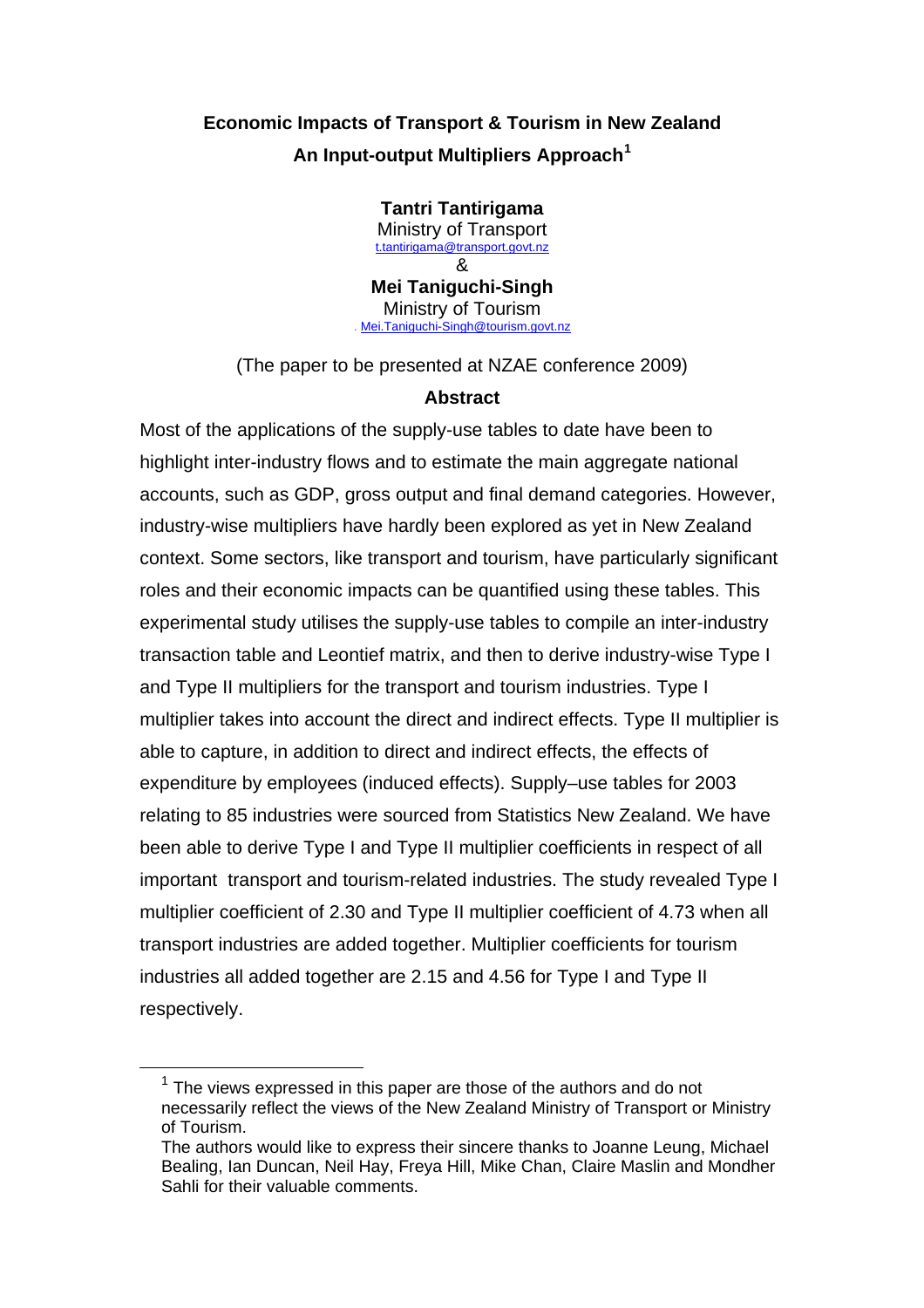Keywords: Economic Impacts, Supply-Use Tables, Type I and Type II multipliers JEL Codes: C67, D57, L91

### **1. Introduction**

 $\overline{a}$ 

Input-output analysis is one of the most useful techniques to measure economic impacts, with the most important advantage being the ability to numerically measure indirect and induced impacts. In most economic analysis these are discussed in descriptive or in qualitative terms. This technique was first introduced by Wasily Leontief (1905-1999) and now the technique has been developed into many branches. The existence of multiplier effects was initially proposed by early 20<sup>th</sup> century economists such as Ralph George [Hawtrey](http://en.wikipedia.org/wiki/Ralph_George_Hawtrey) and Richard Kahn (cited in Lütkepohl 2008). It is particularly associated with [Keynesian economics](http://en.wikipedia.org/wiki/Keynesian_economics). It is defined as the change in equilibrium GDP divided by the change in capital stock<sup>[2](#page-1-0)</sup> (-the change is the investment) (Baumol & Blinder 2003). The multiplier effect has been used as an argument for the efficacy of government spending or taxation relief to stimulate [aggregate demand](http://en.wikipedia.org/wiki/Aggregate_demand). One of the best known results of input-output analysis is its ability to derive multipliers using supply and use sides of the

<span id="page-1-0"></span> $\wedge Y$  $\wedge Y$ <sup>2</sup> The basic formula for the economic multiplier, in macroeconomics is  $\overline{\triangle K}$  =  $\overline{\phantom{a}I}$ , where *∆Y* is change in equilibrium GDP and *∆K* is change in capital stock (gross fixed capital formation – *I*). For example, consider a \$100 million increase in business investment. This will set off a chain reaction of increases in expenditures. Those who produce the capital goods that are ultimately purchased will experience an increase in their incomes. If they in turn, collectively spend about 60% of that additional income, then \$60m will be added to the incomes of others. At this point, total income has grown by (\$100m + (0.6 x \$100m)=\$160m. The sum will continue to increase as the producers of the additional goods and services realise an increase in their incomes, of which they in turn spend 60% on even more goods and services. The increase in total income will then be (\$100m + (0.6 x \$100m) + (0.6 x \$60m) =\$196m. The process can continue indefinitely. The size of the multiplier effect depends on the Marginal Propensity to Consume (MPC). The higher the MPC, the larger the multiplier. For example, if MPC is equal to 0.6 (as in our example), then the multiplier can be calculated as: Multiplier =  $1 / (1 - MPC) = 1 / (1 - 0.6) = 2.5$ . In other words, if the increase in spending (first round of stimulus) is \$100m then the total increase in income given a multiplier coefficient of 2.5 is: 2.5x\$100=\$250m.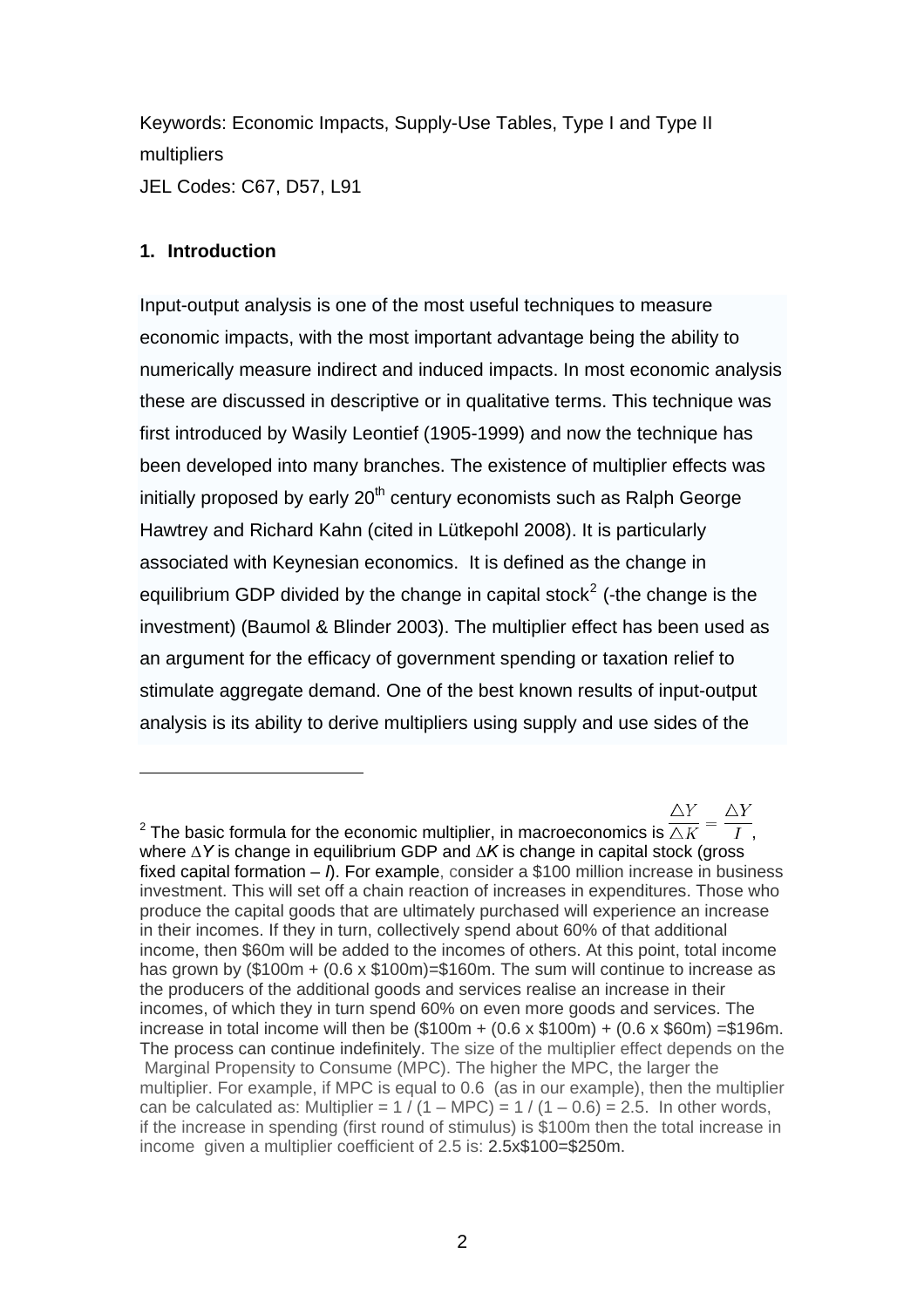national accounts. Supply and use sides are measured using internationally accepted principles which are known as System of National Accounts - SNA93 (UN 1993). Therefore, multipliers derived using input-output analysis are consistent with SNA93.

Various attempts have been aimed to measure the economic impacts of the transport and tourism industries. Tourism Satellite Account (TSA) is an internationally accepted technique to measure economic impacts of tourism. The TSA for New Zealand is compiled by Statistics New Zealand and sponsored by the Ministry of Tourism. New Zealand's TSA presents total direct tourism output as the summation of the direct tourism value added and the intermediate consumption. The intermediate consumption is treated as the indirect tourism value added and intended to give an indication of indirect effects of tourism $3$  (Statistics New Zealand 2008). Satellite accounts methodology can be applied to measure direct economic impacts of any subsector, but so far it has not been applied to the transport sector. Transport and tourism sectors are very much inter-linked. Tourism is also known as "travel and tourism" and has a significant transport component. In the national accounts, transport services are classified under eight main industries: (i) road passenger, (ii) road freight, (iii) rail passenger, (iv) rail freight, (v) water passenger, (vi) water freight, (vii) air passenger, and (viii) air freight. Travel and tourism is an activity that uses a combination of passenger transport services and other services such as accommodation, meal, recreation & shopping.

In aggregate terms, transport industries (including storage) $<sup>4</sup>$  $<sup>4</sup>$  $<sup>4</sup>$  have been</sup> contributing on average 5 percent of GDP during the last three decades

<span id="page-2-1"></span><span id="page-2-0"></span> 3 Using the national accounting terminology i.e. gross output=Intermediate consumption + value added, indirect tourism value added is derived as: Indirect tourism value added (=intermediate consumption)=gross output-direct tourism value added. Indirect tourism value added gives and indication of indirect effects. As this represents only the first round of the intermediate consumption, it fails to capture the full indirect effects of tourism expenditure. 4  $4$  Storage is mainly included in "Services to transport" category. Please see Annex A for subdivisions of Services to transport. As shown in the supply-use tables for 2003, share of Services to transport in all transport industries is approximately 30% (39% of Value added & 27% of Gross output).

| Value Added | Gross output | Value Added | Gross output |
|-------------|--------------|-------------|--------------|
| (NZ\$ mi)   | (NZ\$ mi)    | (%)         | (% )         |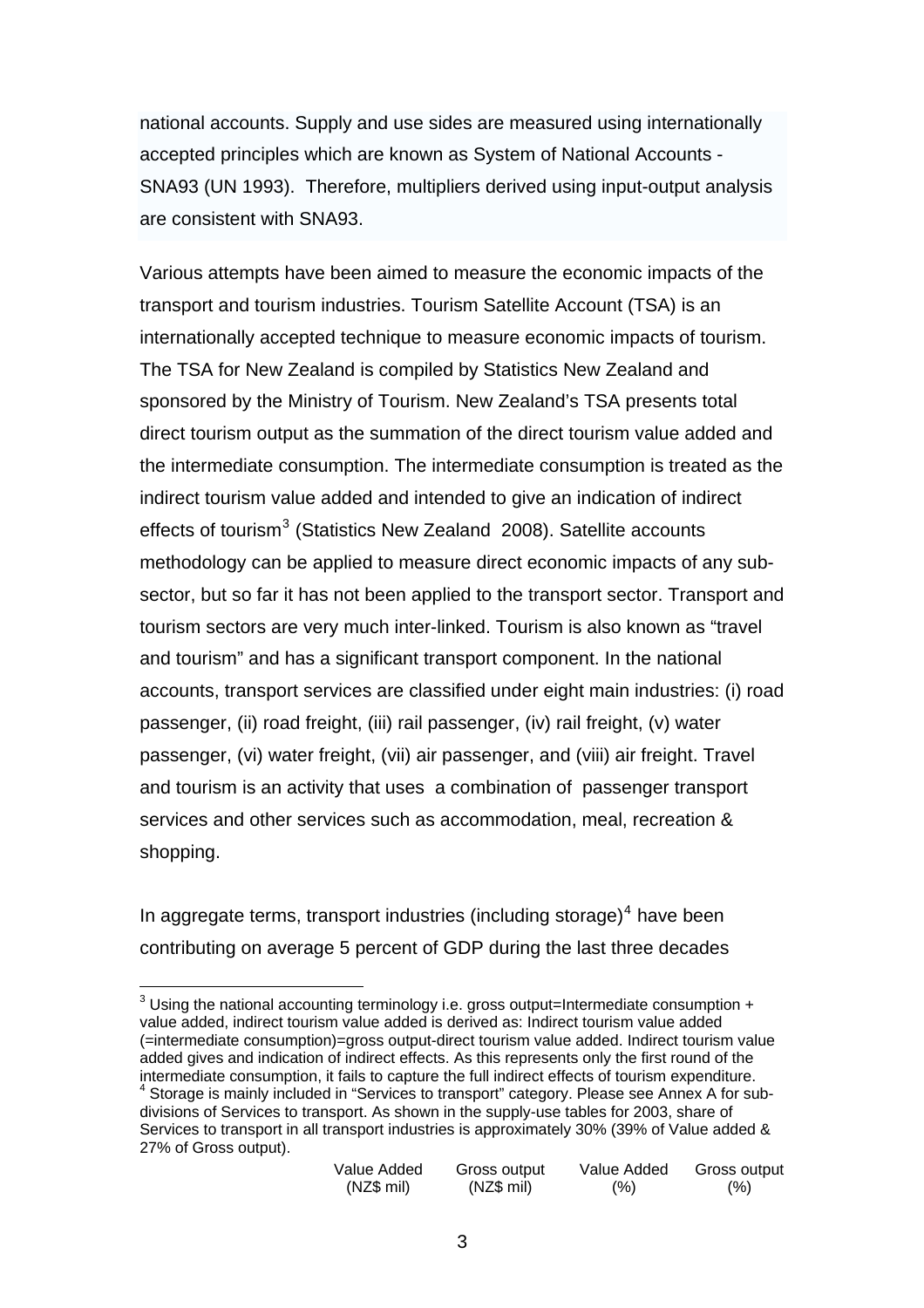(Statistics NZ 2009a). The amount of value added measured in nominal terms was NZ \$ 6.3 billions for the year ended March 2005. This was about a 45 percent increase during the ten year period between 1995 and 2005. Average annual growth of transport GDP has shown a noticeable 6 percent increase during the period 2001 to 2005. The increase during the period from 1996 to 2000 was 2 percent.

Similarly, contribution of tourism industries was 5.1 per cent of GDP in 2005 (Statistics NZ 2006). The amount of value added (in nominal terms) was \$7.1 billion for the year ended March 2005. Published GDP data on transport and tourism take only the direct contribution and it would be much higher if indirect and induced effects are included. Our aim was to calculate total economic impacts of transport and tourism on the New Zealand economy using the input-output multiplier analysis. Our focus was to derive Type I multipliers and Type II multipliers for transport and tourism industries. Type I multipliers measure change in output due to change in final demand. This is the ratio between the change in gross output and the change in final demand. For example, if \$ 1 additional demand for transport services generates \$ 2 additional gross industrial output then the Type I multiplier relating to the transport sector is equal to 2. In other words, if the Type I transport multiplier is 2, then for each \$ 1 additional demand for transport services would generate \$ 2 worth of additional gross output within the economy. The important thing here is the addition to gross output is not only within the transport sector but among all other sectors that supply inputs to provide transport services. Type I multiplier takes into consideration all these direct and indirect effects generated due to first round of spending. Type II multiplier on the other hand takes into account, in addition to direct and indirect effects,

| Road passenger          |       |        |      |      |
|-------------------------|-------|--------|------|------|
| transport               | 276   | 625    | 6%   | 5%   |
| Rail transport          | 127   | 473    | 3%   | 4%   |
| Water and air transport | 1,064 | 4,465  | 21%  | 35%  |
| Services to transport   | 1,954 | 3,441  | 39%  | 27%  |
| Road freight transport  | 1,540 | 3,681  | 31%  | 29%  |
| All transport           | 4,960 | 12,687 | 100% | 100% |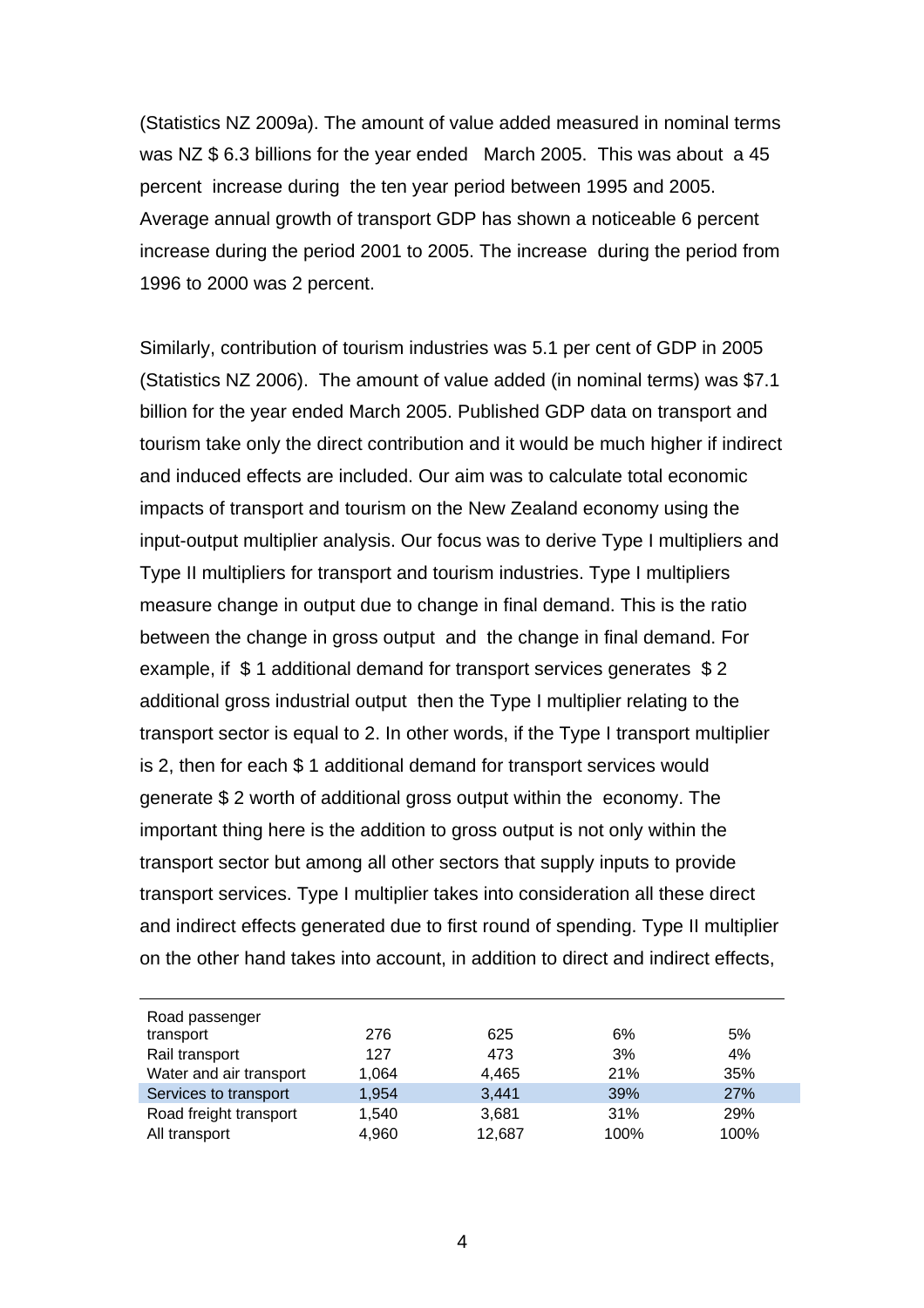the extra activities generated within the economy through the expenditure made by employees in a particular sector. For example, income received by employees in the transport sector is being used to purchase goods and services that in turn generate extra economic activities because of the attempts by other industries to make those goods and services available in the market. Economic impacts generated due to employee income are called "induced effects". Type II multipliers takes into consideration these induced impacts in addition to effects measured by Type I multipliers. If Type I multiplier is 2 and Type II multiplier is 5, then the value of induced effects is 3. Calculation of Type I and Type II multipliers within input-output analysis requires series of iterative procedures that utilise supply-use tables as the starting point.

The objective of the present paper is to describe the use of Type I and Type II multipliers to measure direct, indirect and induced effects of the transport and tourism industries in New Zealand. The paper also highlights the important steps involved in deriving Type I and Type II multipliers from supply- use tables. These include the calculation of inter-industry transaction table and the Leontief matrix. The most recently updated supply-use tables measured in basic price are available for the years 2003 in aggregated level with 85 industries and 61 products (Statistics New Zealand 2009b). The reference year has been 2003 means the multiplier coefficients need to be updated when more recent supply-use tables become available.

The paper is divided into six sections. The next section includes a brief survey of literature that is followed by section 3 which discusses the methodology. Section 4 presents the results and analysis. Limitations of the study are discussed in section 5, followed by summary and conclusions in section 6.

#### **2. Literature survey**

Input-output analysis has become a major tool to seek answers to a variety of questions such as: Which industries are more competitive? What are the multiplier effects of an investment program? How do environmental restrictions impact on prices? National accounting and how to resolve issues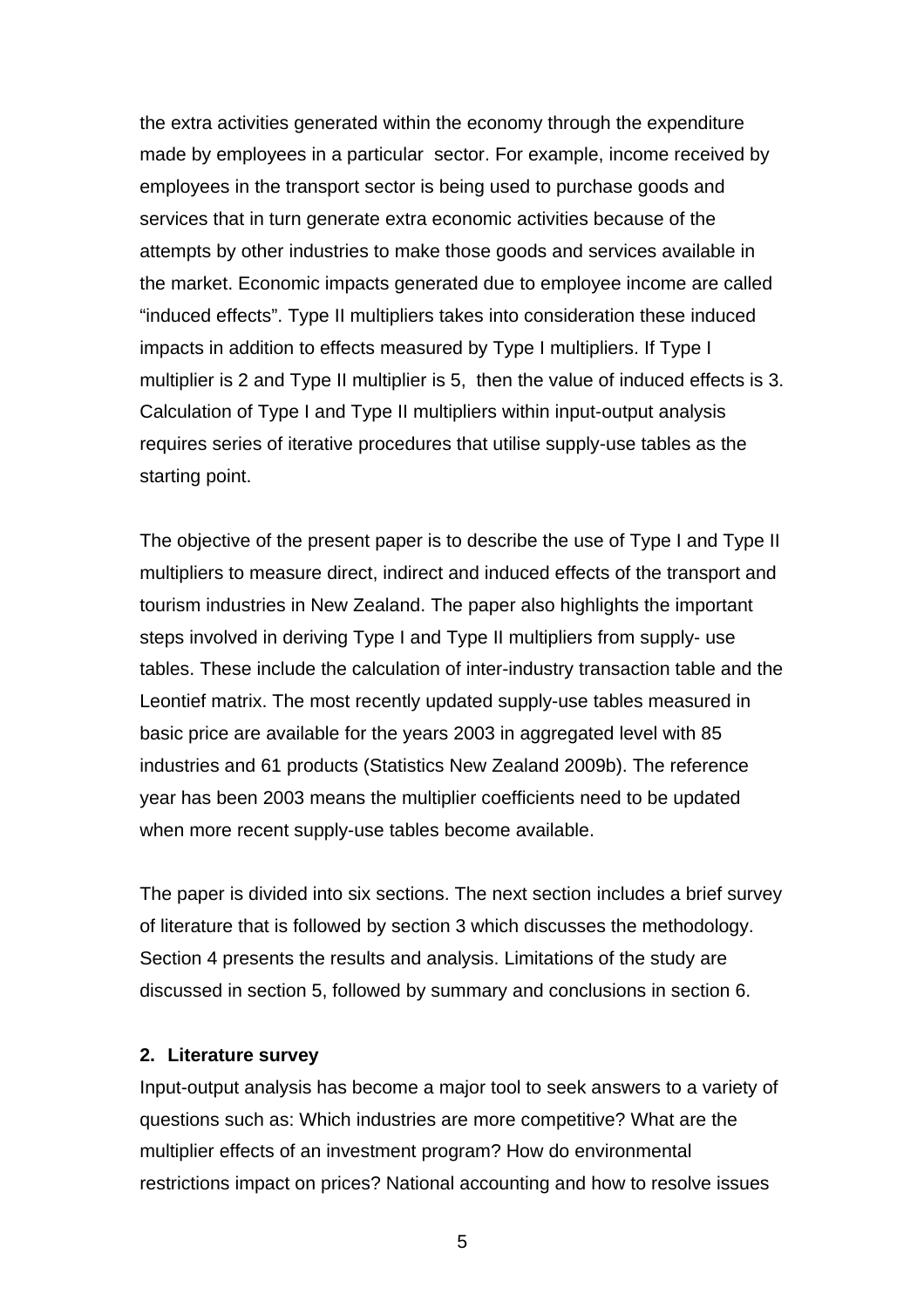such as the choice of technique, the comparative advantage of a national economy, its efficiency and dynamic performance (Thijs 2006). However, application of input-output analysis to measure economic impacts for the transport and tourism industries has been limited.

There are a few versions of multipliers which are used to describe different economic impacts (Krumme 2009). Brief descriptions of three popular versions are given below.

#### (a) Output multipliers

Output multiplier for an industry is expressed as the ratio of output changes to a unit increase in final demand.

(b) Employment multipliers

The employment multiplier expresses an estimate of the total employment attributable to the stimulus per job or man-year of employment directly created.

( c) Income multipliers

These measure the change in income (wages, salaries, and profits etc.) which occurs throughout the economy as a result of a change in final demand.

The present paper is dealing only with output multipliers.

We have attempted below to highlight some of the studies that have used input-output analysis and multipliers to investigate economic impacts in transport and tourism.

Diekmann (2002) used input-output tables to analyse the use of energy for transport purposes in Germany. He calculated energy requirements of transport-related final demand by means of the Leontief-inverse linked to the energy data. He found that the energy requirements of transport-related final demand have actually grown faster than the energy consumption by transport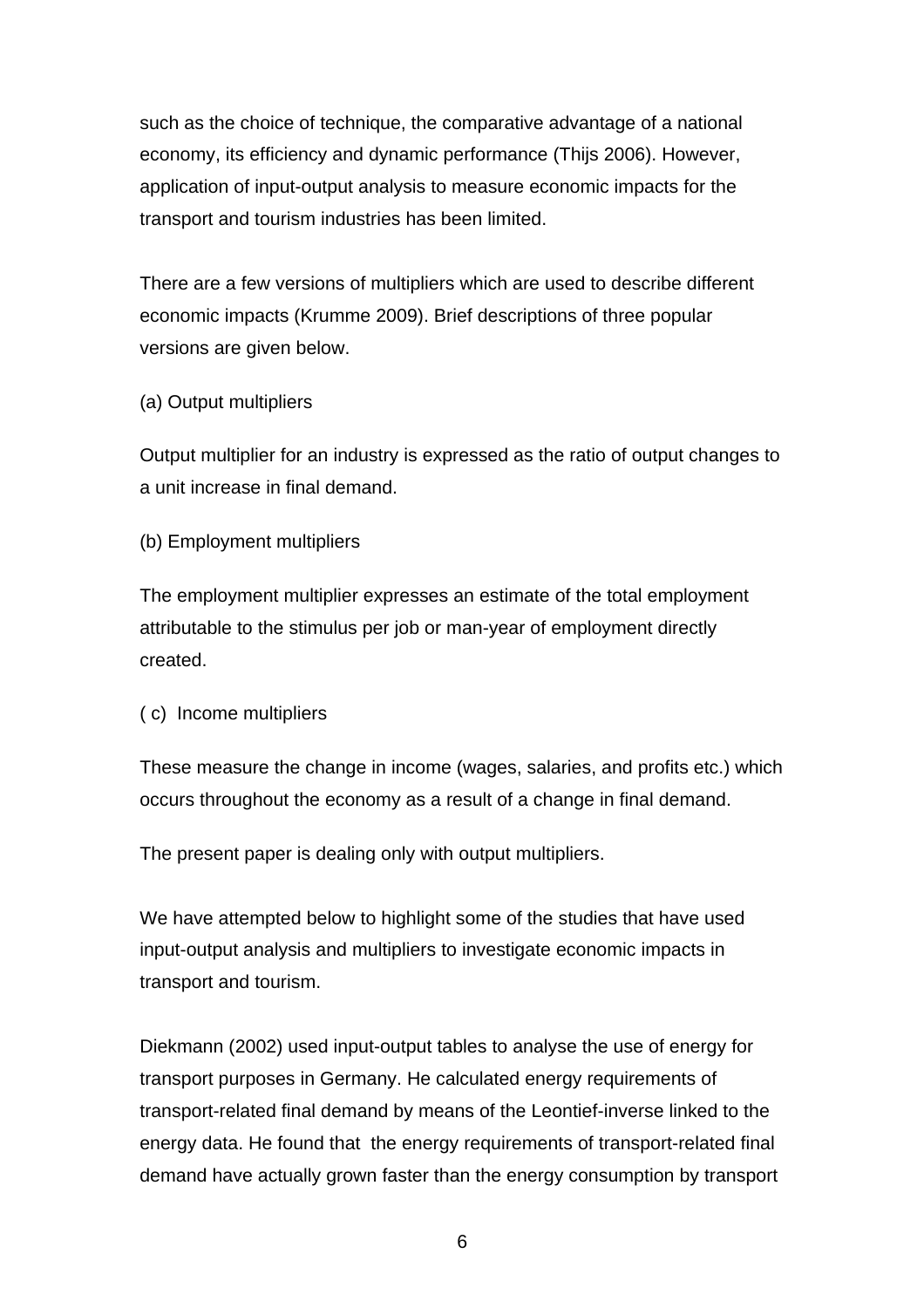as an industry. According to Diekmann, the cause for this lies in the disproportionate growth in transport-related exports. In choosing techniques to assess economic impacts of transportation projects Weisbrod and Weisbrod (1997) have suggested input-output multiplier analysis as one of the recommended techniques. They have shown output multiplier coefficients (Type I ) for transport services of 2.4 and 1.8 for larger and smaller state respectively. Oosterhaven and Stelder (2000) on the other hand looked at the importance of the transport and distribution sector for the regional and the national economy. Their view was that to answer such a question the literature often takes refuge in (regional) input-output analysis in order to estimate the economic impacts of the sector at hand. Their paper produced such estimates for the Dutch transportation sector by using new bi-regional input-output data for the northern part of the Netherlands versus the whole of the Netherlands. They calculated the Type I regional multiplier coefficients of 1.48, 1.49, 1.41 and 2.00 and National multiplier coefficients of 1.76, 1.80, 1.74, and 2.52 for Public transport, Road freight transport, Air/sea/inland shipping and other transports respectively. Azzoni and Guilhoto (n.d) used a Leontief-Miyazawa model to measure the income distribution effects of changes in the modal composition of cargo transport in Brazil. The results showed that the relative impacts are small, considering the size of the Brazilian economy and the small importance of the transport sector. They found that an increases in the share of rail or water transport increases GDP and personal income, but reduces employment. Furthermore, they also found that an increases in the share of rail transport had more positive effects on personal income and income distribution than in increases in the share of water transport. A change to water transport has resulted in a larger GDP change and a smaller number of jobs lost in comparison to a change to rail transport in Brazil.

With regard to the tourism industry, there are more studies that applied inputoutput analysis to measure economic impacts. Studies by Lee and Taylor (2005); Chhabra et al (2003); Gelen (2003); Archer and Fletcher (1996); and Johnson (1993) are some of such examples. According to Fletcher (1989), the input-output analysis has been widely used in tourism economic impacts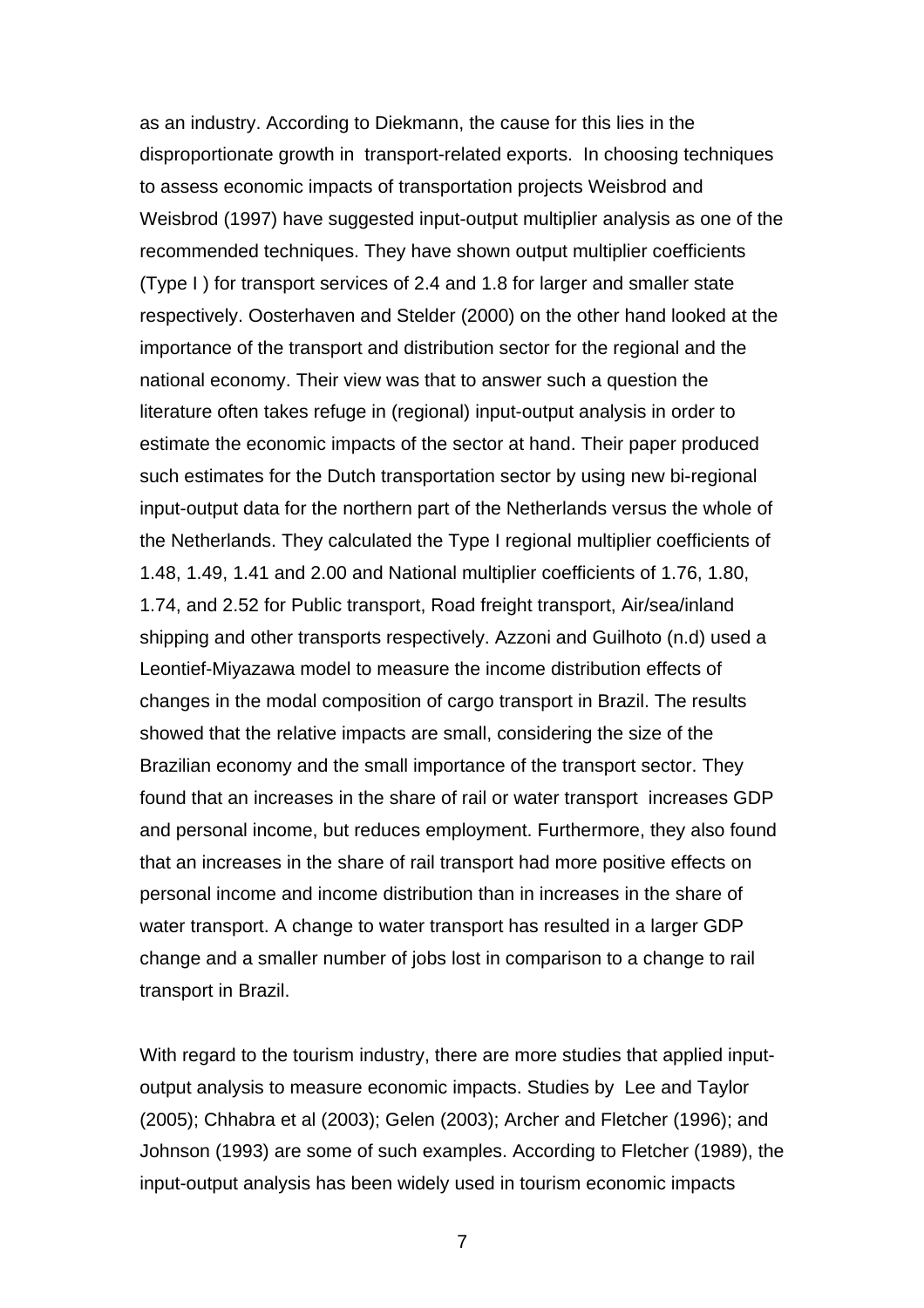studies as it is more comprehensive in providing a holistic picture of economic structure. As stated in Archer (1977), the main goal of a majority of tourism research is to measure the economic impacts of tourism on a region or country, and the income/expenditure multiplier is one of the most commonly applied approaches. Early reviews of the literature on the tourism multiplier include those conducted by Archer (1977) and Bryden (1973). In both cases, output multipliers for tourism were derived to compare the hotel visitor expenditure multiplier with the general tourism multiplier.

Fletcher and Archer (1991) also analysed the concept of the multiplier and its use in tourism research. They also outlined the concept and historical background of the multiplier. Both the methodology of *ad hoc* models and input-output analysis were examined. Wen and Tisdell (2001) used inputoutput table for the year 1990 for Chinese province of Yunnan. Their study found that the tourism industry has high multipliers and high linkage effects in Yunnan. They also concluded that the industry has great potentials to improve economic growth.

TSA prepared for Fiji Islands also included multiplier analysis (Department of Tourism 2006). The analysis revealed the output multiplier coefficients of 1.7 and 2.97 for Type I and Type II effects respectively for total tourism sector. The highest multipliers were for the tourist goods industry with a Type I and Type II multiplier coefficients of 1.94 and 3.05 respectively. The reason behind having highest multiplier for tourist goods is its high percentage of local inputs and its high involvement of local population in production of tourist goods such as handicrafts.

In terms of methodology, West and Gamage (2001) used a modified, nonlinear, input-output model to assess the economic impacts of tourism in the State of Victoria in Australia. This study demonstrated that in gross terms daytrippers contributed the greatest amount to gross state product and employment, followed by interstate, and least of all, international visitors. However, if substitution expenditure effects by residents are taken into account, their analysis showed interstate tourism contributed the greatest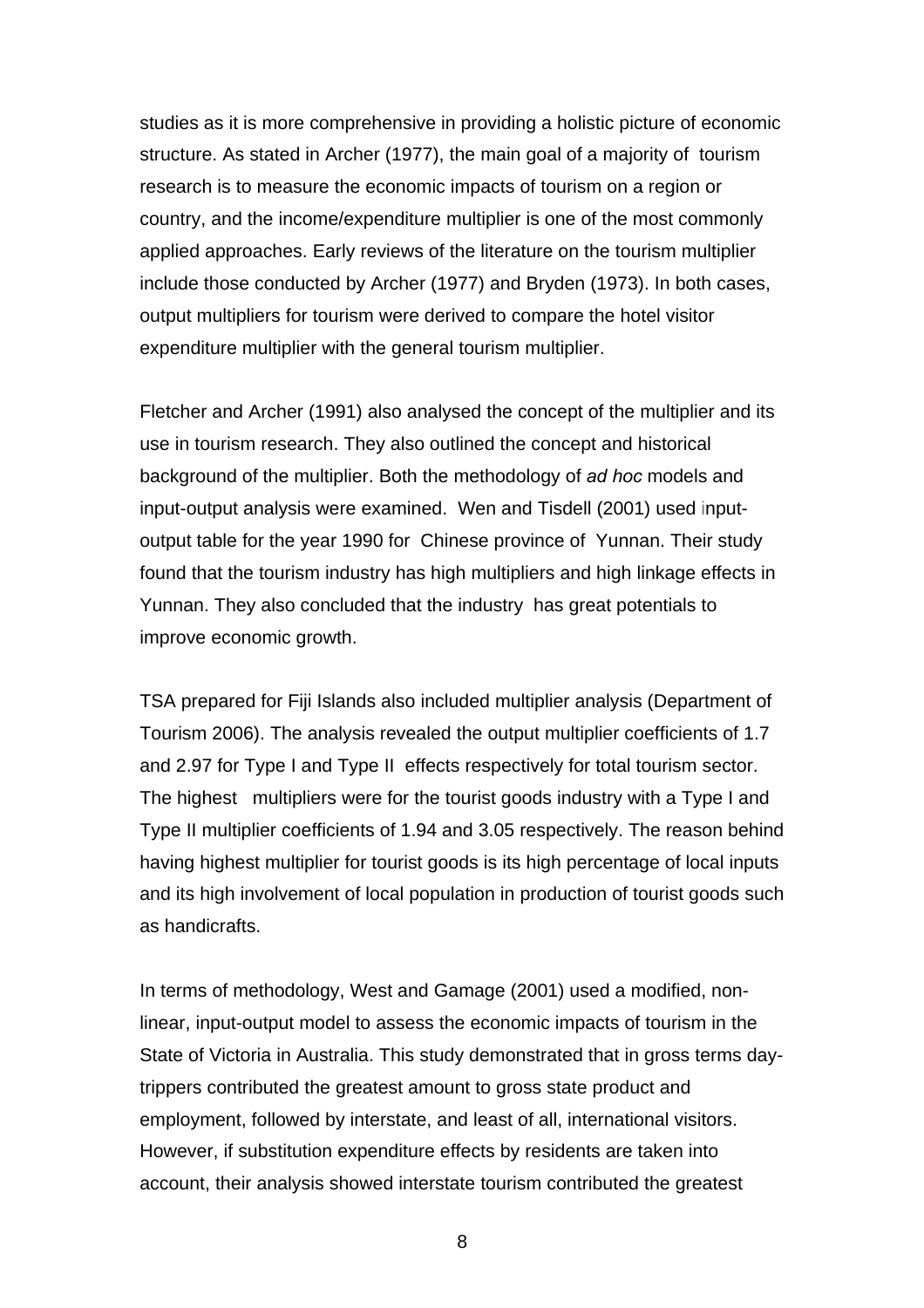amount to gross state product and employment, followed by international visitors.

Frechtling and Horvath (1999) used the U.S. Department of Commerce Regional Input-Output Modelling System II (RIMS II) to model the economic impact of tourism on the Washington D.C. economy. The study identified that the use of direct-effect multipliers is more appropriate than final-demand multipliers. The study concluded that the tourism sector generated normal earnings levels, but employment multipliers higher than three-quarters of other local industries. Their magnitudes suggest that the tourism sector is more highly linked to local suppliers than the average industry or that it employees tend to spend more of their earnings locally, or a combination of both. The multipliers for Washington D.C. were relatively low compared to other U.S. cities. This makes sense given the small geographic size of Washington D.C., which is situated in a highly integrated metropolitan area where there are many earning and employment leakages.

## **3. Methodology**

 $\overline{a}$ 

(i) The theoretical model We start from income expenditure equality given by expression  $1<sup>5</sup>$  $1<sup>5</sup>$  $1<sup>5</sup>$ . *E=C+I+G+X-M* (1) Where *E*= expenditure measure of Gross Domestic Product (GDP); *C*=consumption; *I*=Investment; *G*=Government expenditure; *X*=Exports & *M*=Imports. Right-hand side of expression 1 shows the components of final demand as *C*=Household consumption expenditure; *I*=Gross Fixed Capital Formation (*GFKF*). The definitions of *G, X*, & *M* remain the same. Re-writing the expression 1 with above definitions, we get: *E=GDP=C+I+G+X-M* (2)

<span id="page-8-0"></span><sup>&</sup>lt;sup>5</sup> The expression 1 is the expenditure measure of GDP. It focuses on finding the total output of a nation by finding the total amount of money spent on final goods and services (final demand).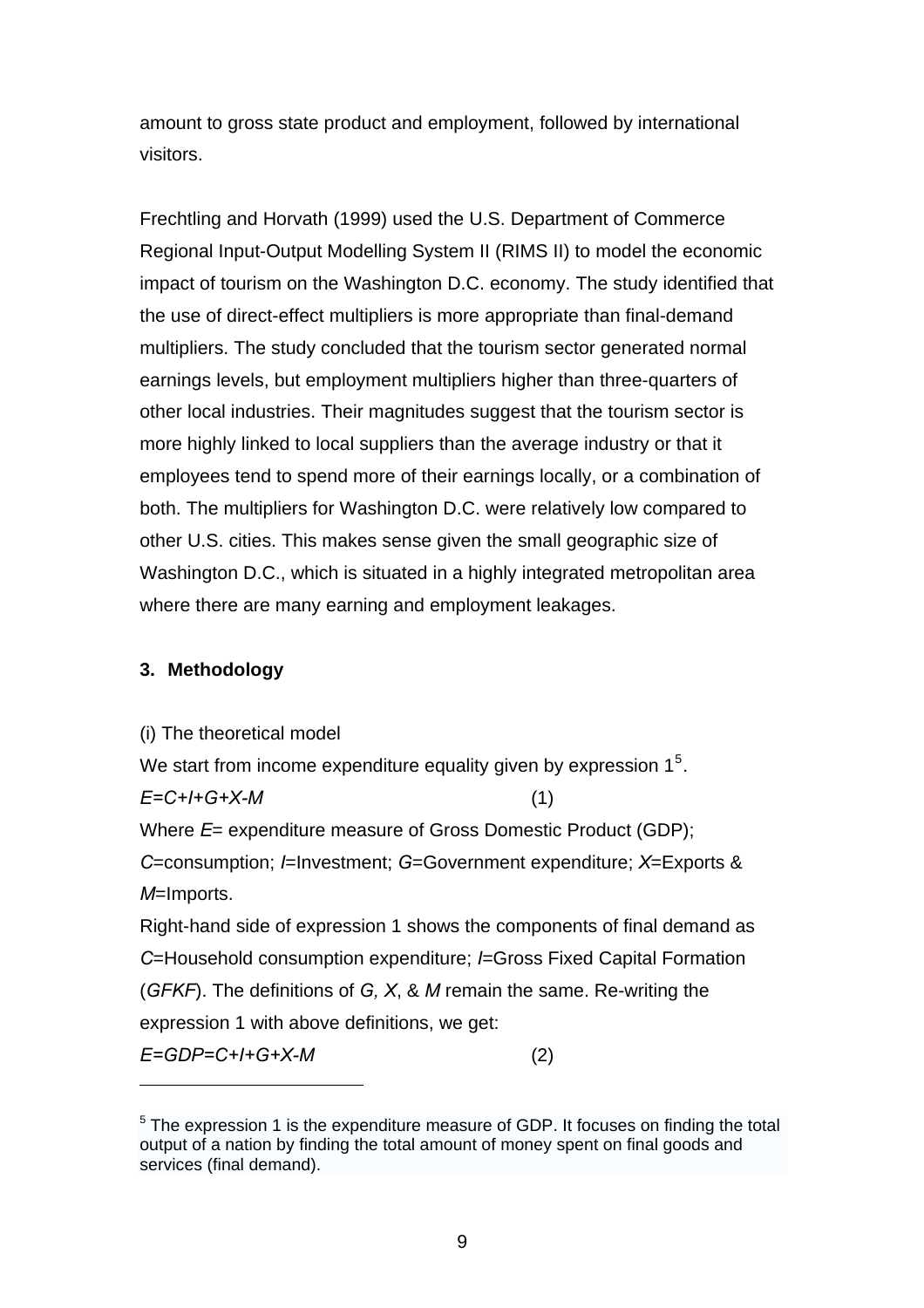From production method we can express the value of *GDP*, also known as the value Added (*VA*) as:

*GO-IC=VA=C+I+G+X-M* (3) Where: *GO*=Gross Output; *IC*=intermediate consumption and VA=GDP. Multiplying left-hand side of expression 3 by GO and simplifying we get<sup>[6](#page-9-0)</sup>:  $GO(1 - \frac{IC}{GO}) = VA$  (4) Consider  $a = \frac{IC}{GO}$  and then we can re-write the expression 4 as:  $GO(1 - a) = VA$  (5) Re-writing expression 5 in terms of GO, we get  $GO=(1-a)^{-1}VA$  (6) where  $(1 - a)^{-1}$  is the Leontief Inverse and '*a*' or  $\frac{IC}{GO}$  shows the proportion of intermediate consumption in the gross output. This term also knows as the

technical coefficients matrix in the Input-output analysis.

Expression 6 is particularly important as it gives us the basis for our multiplier analysis. Multiplier coefficients are simply the column sum of the Leontief Inverse. The Leontief inverse is also known as the total requirement matrix as it shows the input requirements for a unit increase in the final demand for a given industry (Claus, 2002). These input requirements are known as "backward linkages" as they measure the impact on the supplier industries of a unit increase in final demand (Hirschman, 1958 cited in Claus 2002).

Note that (1-a) in expression 6 needs to be inverted to get the Leontief matrix means it should be a symmetric matrix. Only a symmetric matrix could be inverted. Supply and use tables are asymmetric matrices and we require to transform them to obtain a symmetric matrix *(1- a )*. This calls for the requirement for re-organising the use and supply tables to form the input-

 $\overline{a}$ 

<span id="page-9-0"></span> $^6$  Note that we multiply left hand side of expression 3 by  $\frac{GO}{GO}$  to get:

 $\frac{GO}{GO}$  ( $GO - IC$ ) = VA . Removing brackets:  $\frac{GO^2}{GO} - \frac{(GO)(IC)}{GO} = VA$  and re-arranging:  $GO(1 - \frac{IC}{GO}) = VA$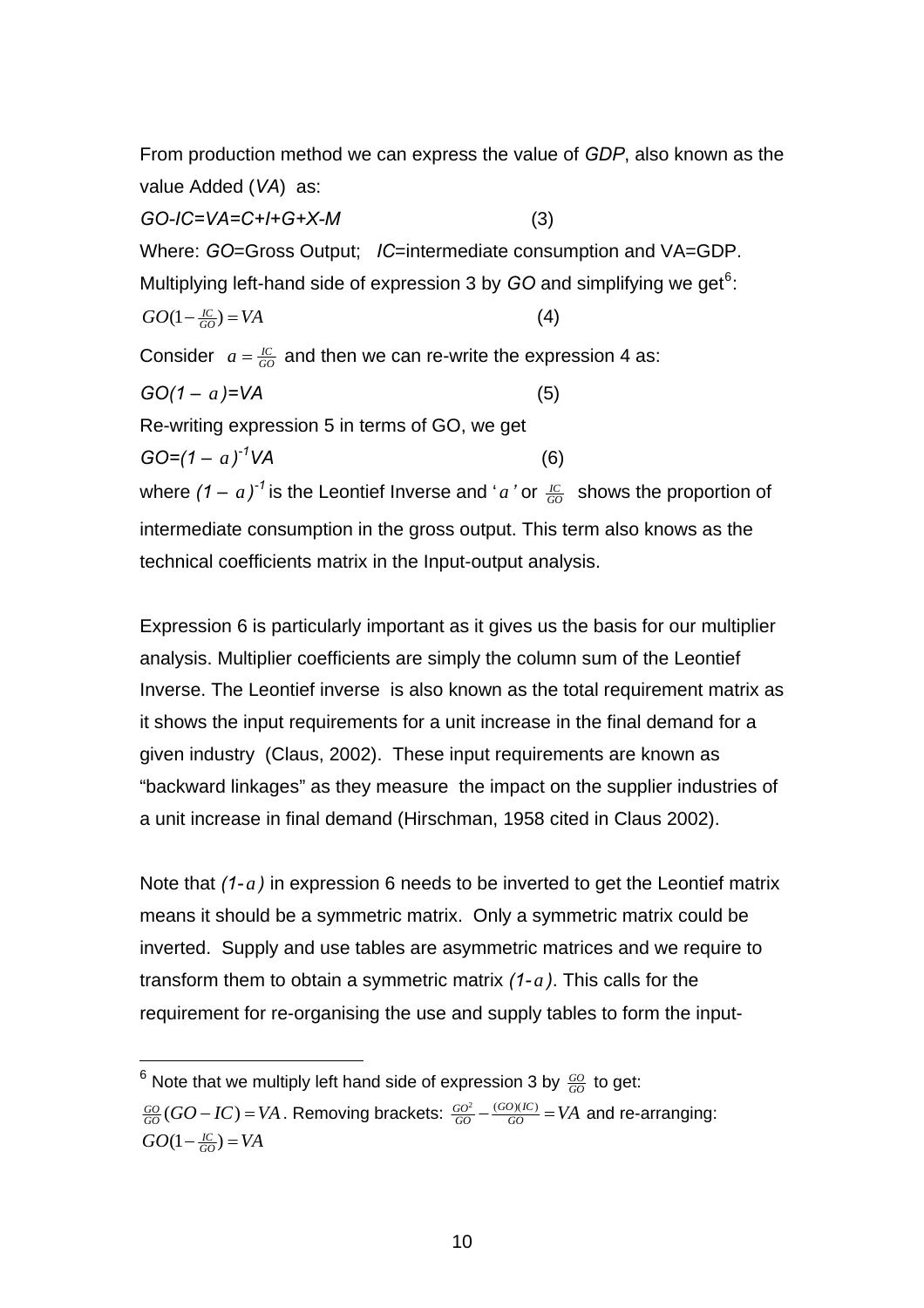output table. The steps involved in this process are presented in the next section.

(ii) The empirical model

Use and supply

Suppose an economy with 'm' number of products and 'n' number of industries. The relationship between the use of products by industries and final users are shown in Table 1.

|                              |                              |                                               | Industry use    |                      |                          |                  |                                                       | Final use         |                 |                 | Products                     |
|------------------------------|------------------------------|-----------------------------------------------|-----------------|----------------------|--------------------------|------------------|-------------------------------------------------------|-------------------|-----------------|-----------------|------------------------------|
|                              |                              | Ind $(1)$                                     | Ind $(2)$       | $\cdot$              | Ind(n)                   |                  | <b>HCE GOVT</b>                                       | <b>GFKF</b>       |                 |                 | Exports Imports gross output |
|                              | Com(1)                       | $U_{1.1}$                                     | $U_{1,2}$       |                      | $U_{1,n}$                | hce <sub>1</sub> | qovt <sub>1</sub>                                     | $qfkf_1$          | ex <sub>1</sub> | $\mathsf{im}_1$ | $qo$ (com) <sub>1</sub>      |
| Product                      | Com(2)                       | $U_{2,1}$                                     | $U_{2,2}$       |                      | $U_{1,n}$                | hce <sub>2</sub> | govt <sub>2</sub>                                     | qfkf <sub>2</sub> | ex <sub>2</sub> | $\mathsf{im}_2$ | $qo$ (com) <sub>2</sub>      |
|                              | $\cdot$                      | $\cdot$ .                                     | $\cdot$ .       | $\cdot$              | $\cdot$                  | $\cdot$          |                                                       | $\cdot$           | $\cdot$ .       | $\cdot$ .       | $\cdot$                      |
|                              | Com (m)                      | $U_{m,1}$                                     | $U_{m,2}$       |                      | $U_{m,n}$                |                  | $\hbar c$ $\mathsf{e}_{\mathsf{m}}$ govt <sub>m</sub> | $g f k f_m$       | $ex_{m}$        | $im_{m}$        | $qo$ (com) <sub>m</sub>      |
|                              | Compensation<br>of employees | w1                                            | W <sub>2</sub>  |                      | W <sub>n</sub>           |                  |                                                       |                   |                 |                 |                              |
| <b>Value Added</b>           | Operating<br>surplus         | OS <sub>1</sub>                               | OS <sub>2</sub> |                      | $OS_n$                   |                  |                                                       |                   |                 |                 |                              |
|                              | Taxes on<br>products         | tax <sub>1</sub>                              | $\text{tax}_2$  |                      | $tax_{n}$                |                  |                                                       |                   |                 |                 |                              |
| <b>Industry Gross Output</b> |                              | $g_0$ (ind) <sub>1</sub> go(ind) <sub>2</sub> |                 | $\ddot{\phantom{a}}$ | $g_0$ (ind) <sub>n</sub> |                  |                                                       |                   |                 |                 |                              |

Table 1 – Use of products by industries and final users

Products are denoted by Com(j) where j=1,2….m and organized row-wise. Industries are denoted by Ind(k) where k=1,2….n and organized column-wise. The industry use columns show the value of the intermediate consumption of each industry. Each column shows the uses of various products by a particular industry. The sum of the industry use column is the total intermediate consumption for the corresponding industry. The value added rows show the value added components of each industry. The sum of the total intermediate consumption and the value added makes the gross output of each industry and is presented in the last row.

The supply of products to various industries is presented in Table 2. Products and industries are organized in the same format as in the use table (i.e. products in rows and industries in columns).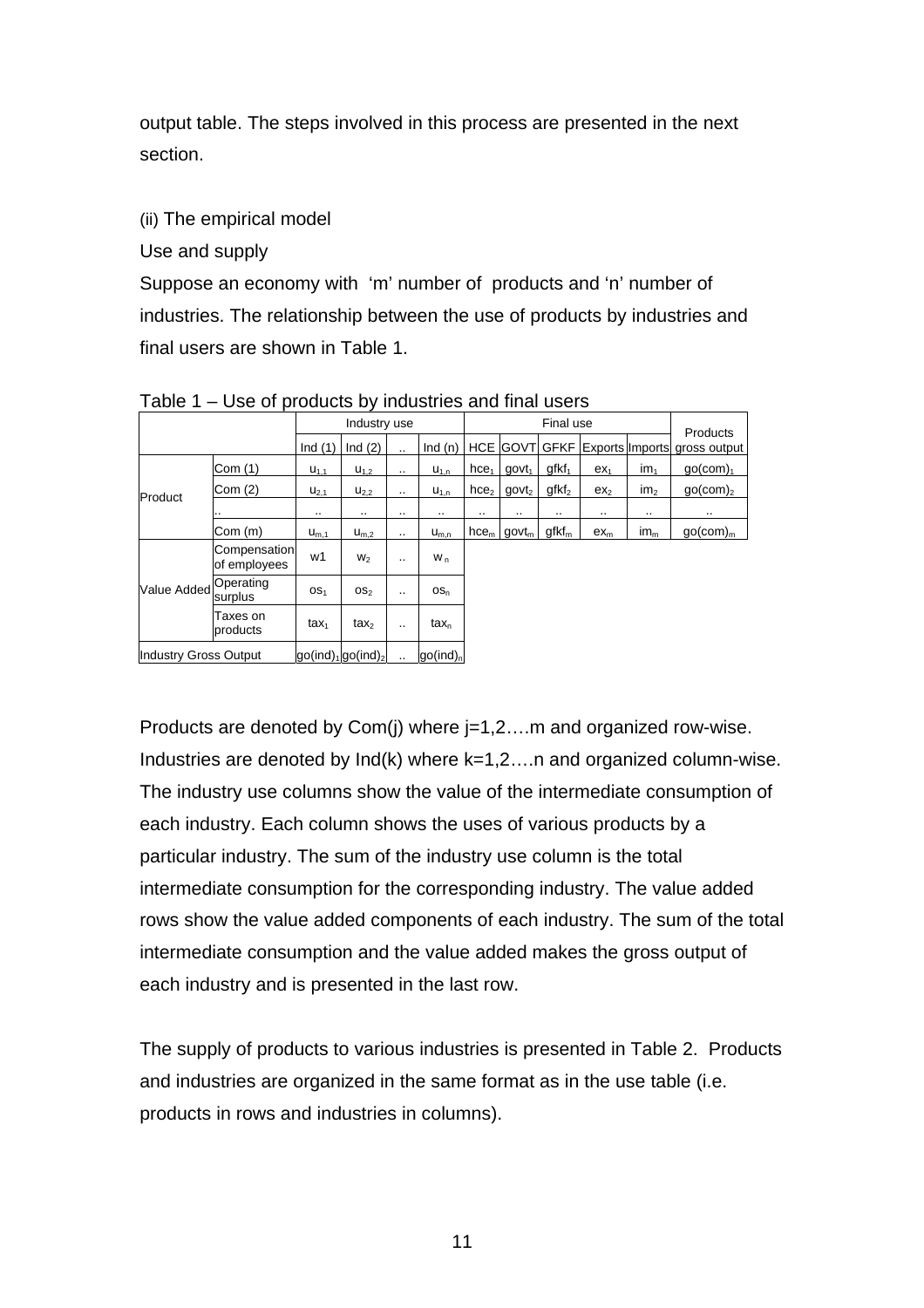|                              |         | Industry  |                     |               |                      | Products gross          |  |
|------------------------------|---------|-----------|---------------------|---------------|----------------------|-------------------------|--|
|                              |         | ind $(1)$ | ind(2)              | $\sim$ $\sim$ | Ind(m)               | output                  |  |
|                              | Com (1) | $S_{1,1}$ |                     | $\cdot$ .     | $S_{1,n}$            | $go$ (com) <sub>1</sub> |  |
| Product                      | Com(2)  | $S_{2,1}$ |                     | $\cdot$       | $S_{2,n}$            | $qo$ (com) $2$          |  |
|                              |         | $\cdot$   | $\cdot$ .           | $\cdot$       | $\cdot$              | $\cdot$                 |  |
|                              | Com(m)  | $S_{m,1}$ |                     | $\cdot$       | $S_{m,n}$            | $qo$ (com)m             |  |
| <b>Industry Gross Output</b> |         |           | $go(ind)1 go(ind)2$ | $\cdot$ .     | go(ind) <sub>n</sub> |                         |  |

Table 2 – Supply of products to industries

Each row shows the value of the supply of products to each industry. The last column shows the total supply of each product whereas the last row shows the gross output of each industry.

It must me noted that the total gross output of products in the use table (last column in Table 1) should be equal to those in the supply table (last column of Table 2). Similarly the industry gross outputs in the use tables (last row of Table 1) should be equal to those in the supply table (last row of Table 2). This equality characteristic is a fundamental requirement in national income/expenditure accounting.

## Input-output table

Once we organized the use and supply tables as given in Tables 1 and 2, then we are able to calculate the use and supply proportions, technical coefficients and the inter-industry or inter-product transaction tables. The inter-industry or inter-product transaction tables are important for compiling the input-output tables.

An example of a typical input-output table is given in Table 3. A typical inputoutput table consists of and inter-industry (or inter-poduct) transaction table (the shaded area of Table 3), the final demand matrix and the value added components (measured using production method).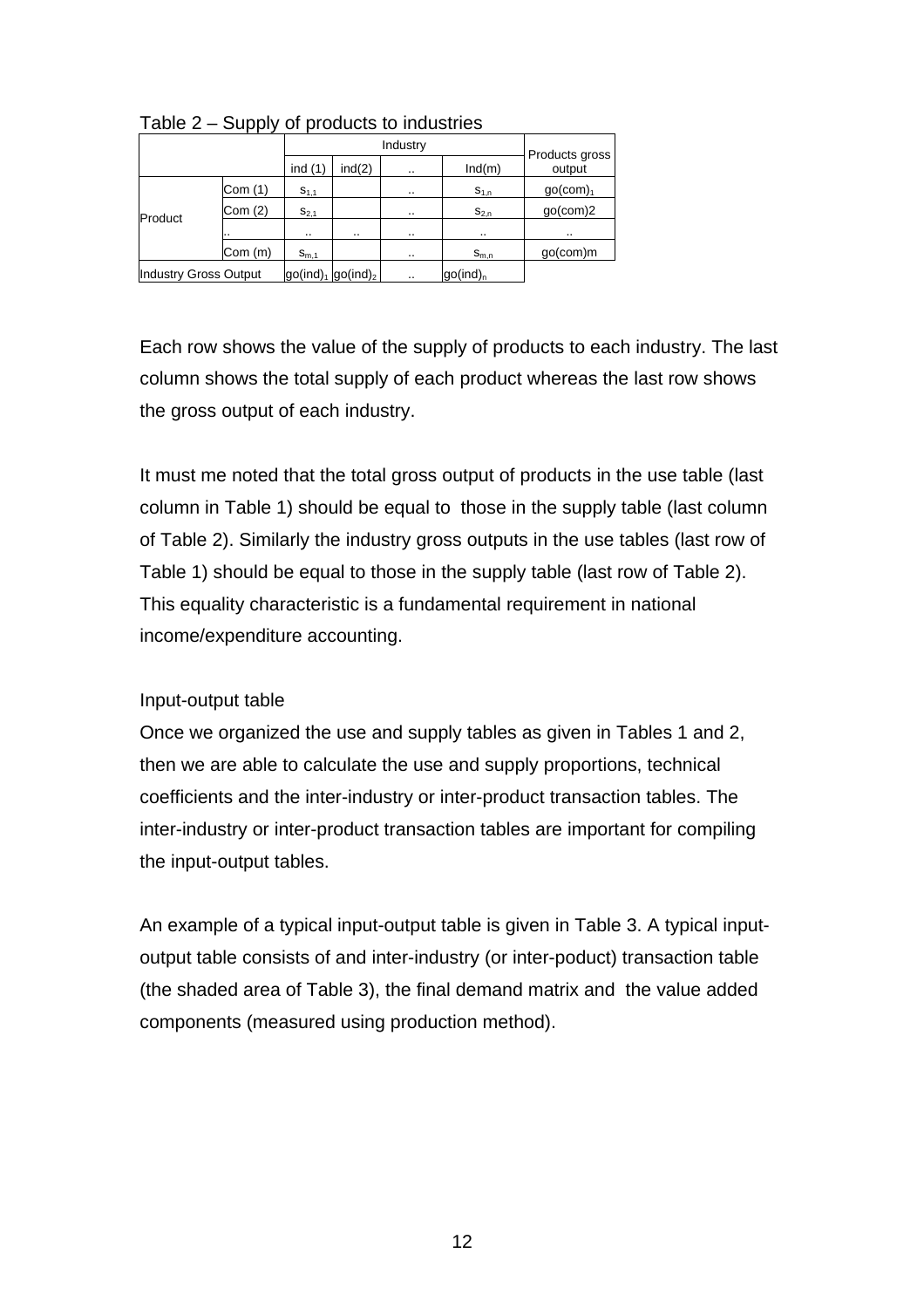|                              |                              |                  | Industry           |                      |                          |                  |                   | Final use         |                 |                 | Industry                     |
|------------------------------|------------------------------|------------------|--------------------|----------------------|--------------------------|------------------|-------------------|-------------------|-----------------|-----------------|------------------------------|
|                              |                              | Ind $(1)$        | Ind $(2)$          | $\ddotsc$            | Ind $(n)$                | <b>HCE</b>       | <b>GOVT</b>       | <b>GFKF</b>       |                 |                 | Exports Imports gross output |
|                              | Ind(1)                       | $A_{1,1}$        | $A_{1,2}$          | $\ddot{\phantom{a}}$ | $A_{1,n}$                | hce <sub>1</sub> | govt <sub>1</sub> | $gfkf_1$          | ex <sub>1</sub> | im <sub>1</sub> | qo(ind) <sub>1</sub>         |
| Industry                     | Ind $(2)$                    | $A_{2,1}$        | $A_{2,2}$          | $\ddot{\phantom{a}}$ | $A_{1,n}$                | hce <sub>2</sub> | govt <sub>2</sub> | qfkf <sub>2</sub> | ex <sub>2</sub> | im <sub>2</sub> | $qo(ind)_2$                  |
|                              |                              | ٠.               | ٠.                 | $\cdot$              | ٠.                       |                  |                   |                   |                 |                 | $\cdot$                      |
|                              | Ind $(n)$                    | $A_{n,1}$        | $A_{n,2}$          |                      | $A_{n,n}$                | $Hce_n$          | Govt <sub>n</sub> | $Gfkf_n$          | $Ex_n$          | $im_{n}$        | go(ind) <sub>n</sub>         |
|                              | Compensation<br>of employees | w1               | W <sub>2</sub>     |                      | W <sub>n</sub>           |                  |                   |                   |                 |                 |                              |
| <b>Value Added</b>           | Operating<br>surplus         | OS <sub>1</sub>  | OS <sub>2</sub>    | $\cdot$ .            | $OS_n$                   |                  |                   |                   |                 |                 |                              |
|                              | Taxes on<br>products         | tax <sub>1</sub> | tax <sub>2</sub>   |                      | $tax_{n}$                |                  |                   |                   |                 |                 |                              |
| <b>Industry Gross Output</b> |                              |                  | $go(ind)1go(ind)2$ |                      | $g_0$ (ind) <sub>n</sub> |                  |                   |                   |                 |                 |                              |

Table 3 – Input-output table

Table 3 is an example of industry-by-industry input-output table as both rows and columns display industries. If we constructed a product-by-product inputoutput table then both rows and columns should display products. The interindustry transaction table is the matrix required to calculate the Leontief matrix and hence the Type I & Type II multipliers. The steps needed to carry out this exercise are discussed below.

## Derivation of multipliers

We discuss the steps involving derivation of multipliers in five steps. These steps are developed following UN guidelines (UN 1999) and certain other international applications of input-output analysis (e.g. Eurostat 2008; Government of Ireland 2009; Kula 2007; Scotland Government 2009).

Step 1: Calculate use and supply proportions from use and supply tables

- Step 2: Calculate inter-industry transaction table
- Step 3: Calculate Leontief matrix
- Step 4: Derive multipliers
- Step 5: Validate the empirical model

These five steps are discussed in detail in the following sections.

Step 1: Calculate use and supply proportions

Use proportions:

We calculate industry-by-industry use proportions by dividing each cell entry in the use table by industry gross output in the final row of the use table. We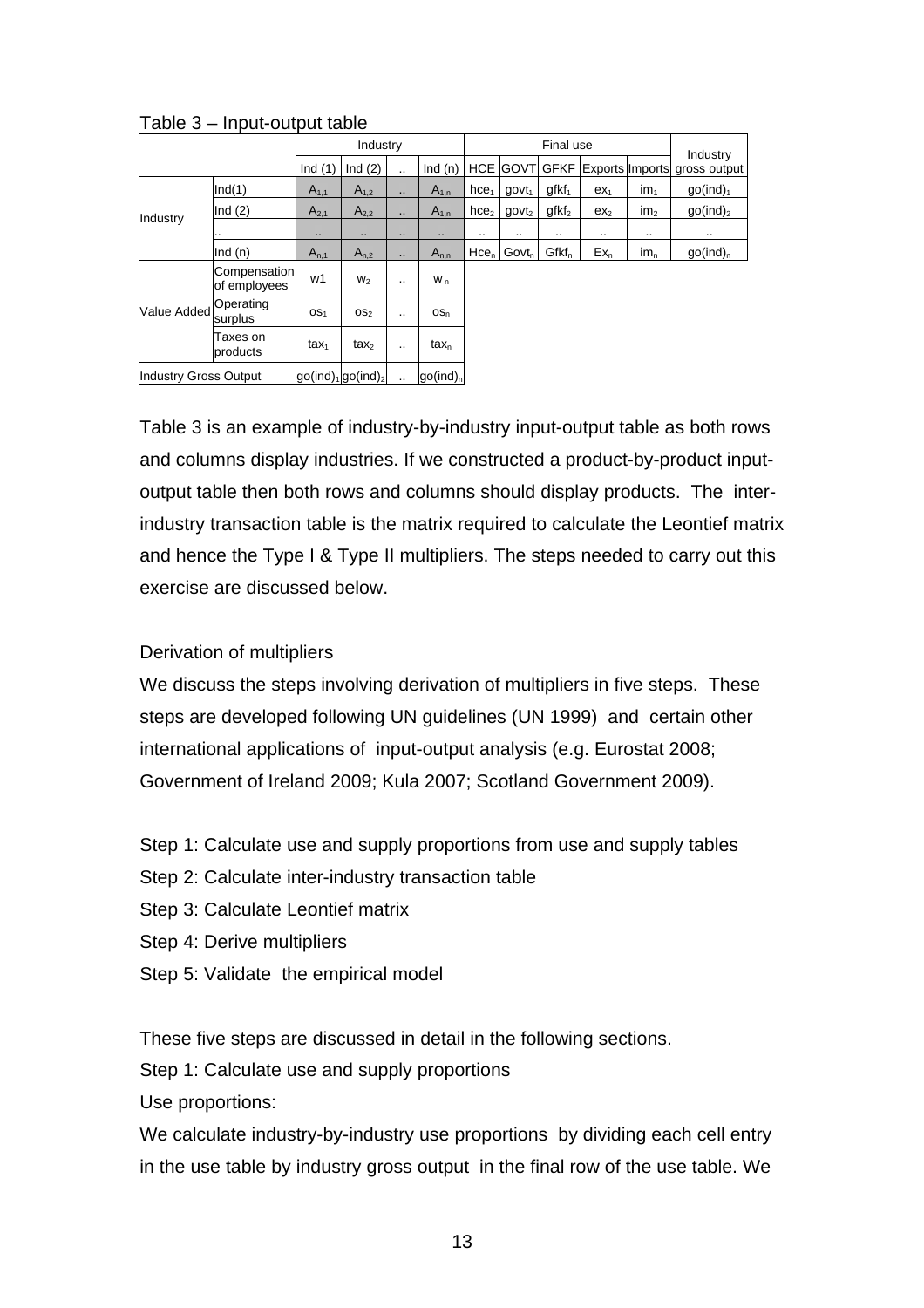denote intermediate consumption and the value added parts of the use matrix as *U(j+v,k)* where *v* is the number of rows in value added part of the use table. Industry gross output which is a row vector is denoted as *G(1,k)*. Then, the use proportions matrix that includes intermediate consumption and value added components is:

$$
B(j+v,k) = \frac{U(j+v,k)}{G(1,k)}
$$
 (7)

The use proportion matrix that includes only intermediate consumption is:  $B(j, k) = \frac{U(j, k)}{G(1, k)}$  (8)

Each column of the use proportion matrix (expression 7) shows the proportion of use by each industry. This could be confirmed by noticing that the column sum of use proportions of any particular industry is equal to 1.

Supply proportions:

Industry-by-industry supply proportions are calculated in the same manner but by dividing each cell entry by row sum as given below. Suppose the supply matrix is denoted by *M(j,k)*. Gross output of products is a column vector and given by *Q(j,1)*.

Then the supply proportions matrix is:

$$
D(j,k) = \frac{M(j,k)}{Q(j,1)}
$$
 (9)

Notice that row sum is equal to 1, which means that each cell shows the proportion of supply of each product to a particular industry.

Step 2: Calculate inter-industry transaction table There are two variants of transaction table:

- (i) Industry-by-industry transaction table and
- (ii) Product-by-product transaction table.

These are two symmetric tables. The industry-by-industry transaction table also known as inter-industry transaction table and has an equal number of industries both in rows and columns. The product-by-product transaction table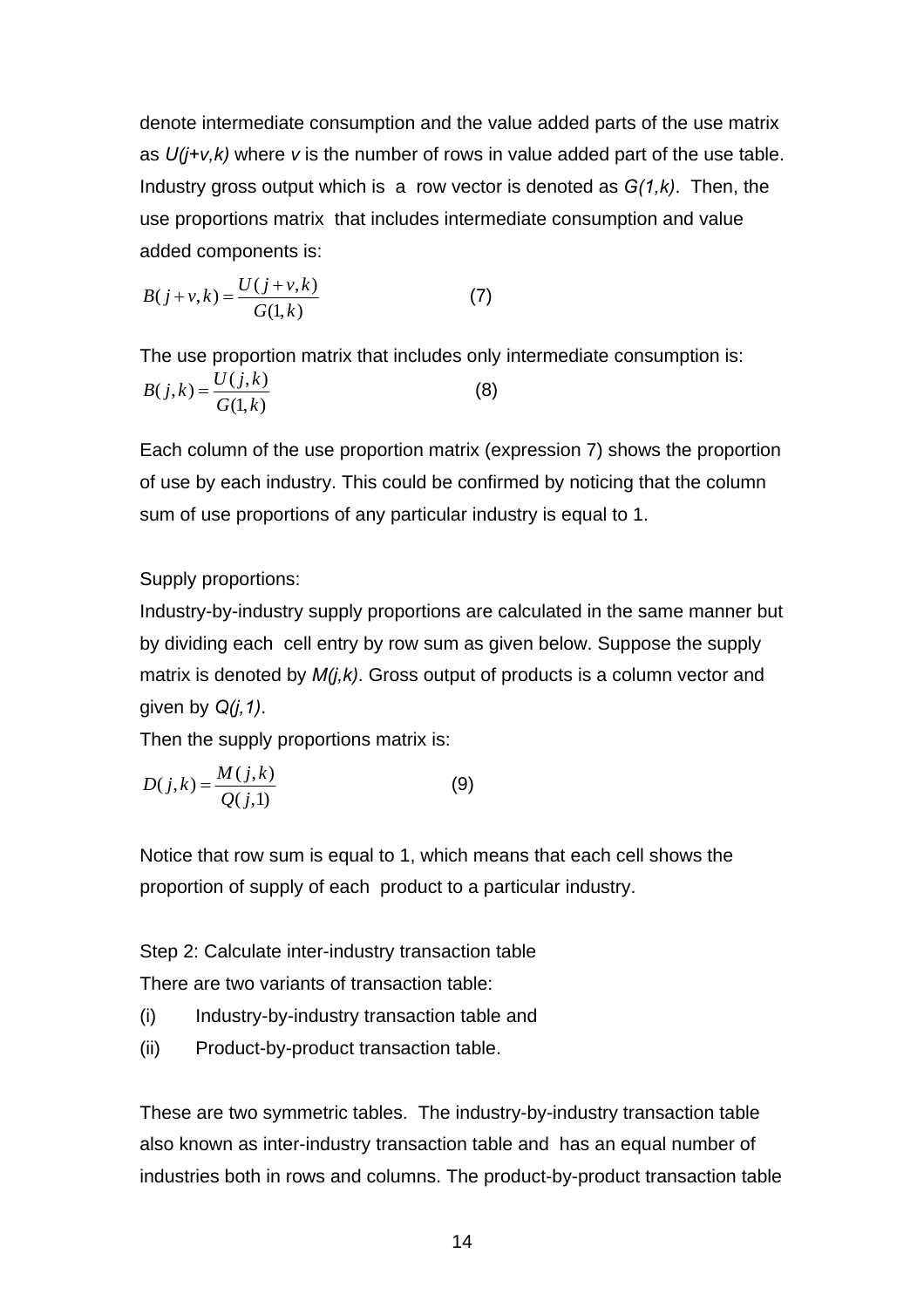has equal number of products in both rows and columns. The kind of transaction table to be required depends on the objective of the desired economic analysis. If the aim is to analyse the industry demand and the industry output, then an industry-by-industry transaction table is required. On the other hand if the aim is to analyse the product demand and the product output then a product-by-product transaction table is required. There are advantages and disadvantages of industry-wise and product-wise analysis. Industry-by-industry input-output tables are closer to the statistical sources and the actual market transactions. Product-by-product input-output tables are believed to be more homogenous in terms of cost structures and production activities (Eurostat, 2008).

Calculation of the transaction table could be done by using the use proportions matrix and the supply proportions matrix. Note that intermediate consumption part of the use and supply proportions matrices have *m* number of rows (products) and n number of columns (industries). Usually *m≠n* so they are rectangular matrices.

Use and supply proportions matrices are given by expressions 8 and 9 and are used to calculate the technical coefficient matrix. It is possible to calculate the industry-by-industry and the product-by-product transaction tables using expressions 8 and 9. We illustrate this by focussing on the industry-byindustry transaction (inter-industry transaction) table.

Inter-industry transaction table

First calculate the industry-by-industry technical coefficients matrix as follows. *a(k,k)=D'(k,j)B(j,k) (10)* 

Where *D'(k,j)* is transpose of *D(j,k).* Note that the number of columns in first matrix i.e *D'(k,j)* is equal to number of rows in second matrix i.e. *B(j,k*) so matrix multiplication is possible. The resulting matrix is *k* by *k* and denoted by *a(k,k).* The matrix *a(k,k)* is called the industry-by-industry technical coefficient matrix. Each cell in this matrix represents the proportion of transaction from one industry to another industry. For example, cell *a(2,1)* shows what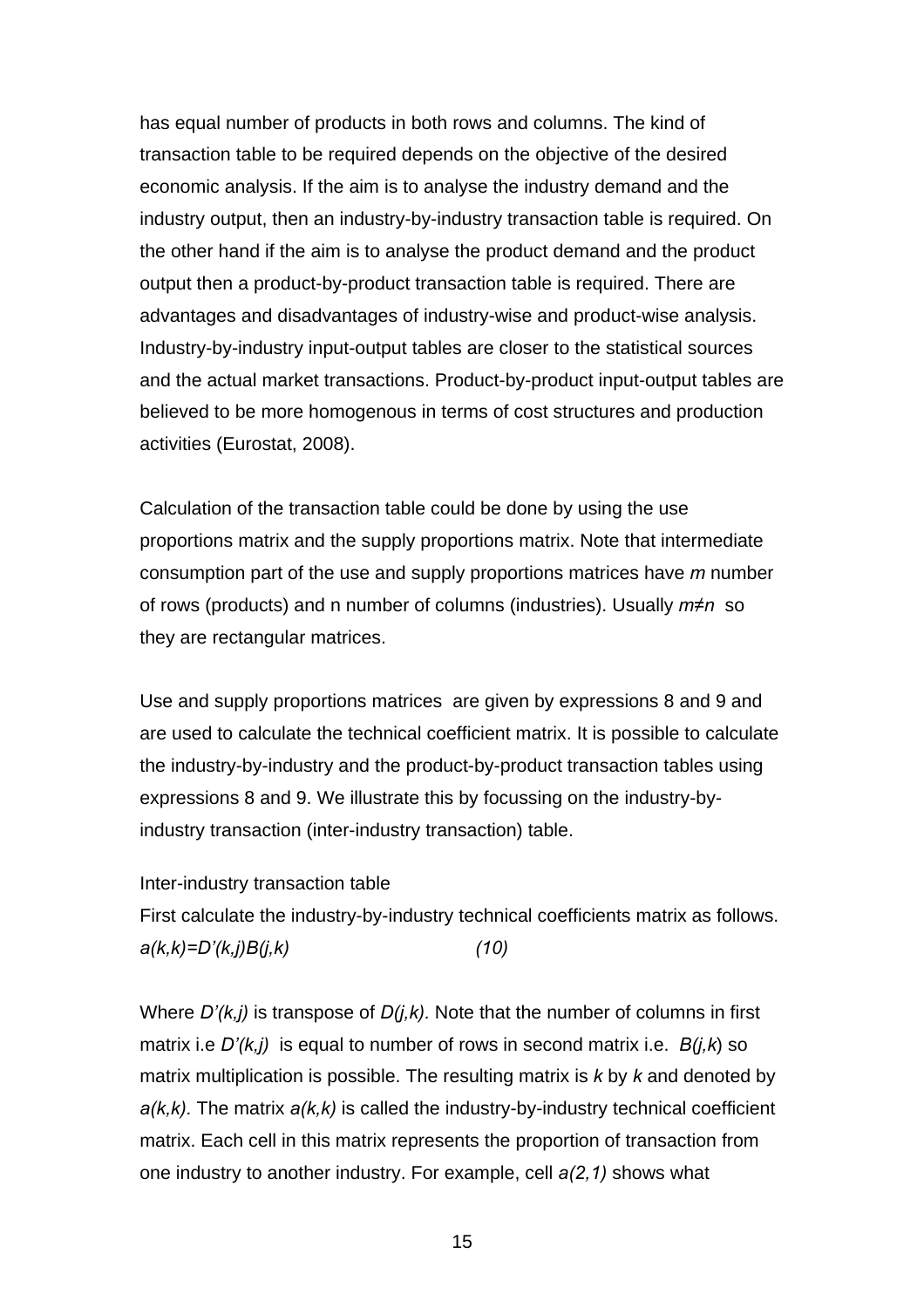proportion of industry 1 has obtained from industry 2. The diagonal shows the transaction within one particular industry. We obtain the inter-industry transaction table by multiplying the technical coefficients matrix by a diagonal matrix representing industry gross output denoted by d*iag[Q(k,k)]*. The resulting inter-industry transaction table is denoted by *A(k,k).*

*A(k,k) = a(k,k) diag[Q(k,k)]* (11]

*A(k,k)* is a symmetric matrix of size *k by k*. Each cell in this matrix represents the value of transaction in dollars from one industry to another industry. Diagonal of A(k,k) shows the transaction within any particular industry.

Step 3 – Derive the Leontief inverse

Re-write the expression for the Leontief inverse presented in expression 6 in matrix form.

 $L(k,k)=[(l(k,k)-a(k,k)]^T$  (12)

Where *I(k,k)* is an identity matrix of size *k by k*. In order to derive the Leontief inverse we first subtract the technical coefficients matrix *a(k,k)* from an identity matrix  $I(k, k)$ . The resulting symmetric matrix is inverted to obtain the Leontief inverse and denoted by *L(k,k)*.

## Step 4 – Derive multipliers

Type I multipliers

Once the Leontief matrix is derived derivation of Type I multipliers is straightforward. Multiplier coefficients are the column sum of the Leontief inverse. In other words:

$$
\alpha(i) = \sum_{i=1}^{n} L(i,k) \tag{13}
$$

*α(i)* is the multiplier coefficient for any given industry.

## Type II multipliers

The purpose of Type II multipliers is to incorporate the effect of employee income in to the input-output model. This requires the inter-industry transaction table to be re-organised to include the household sector as an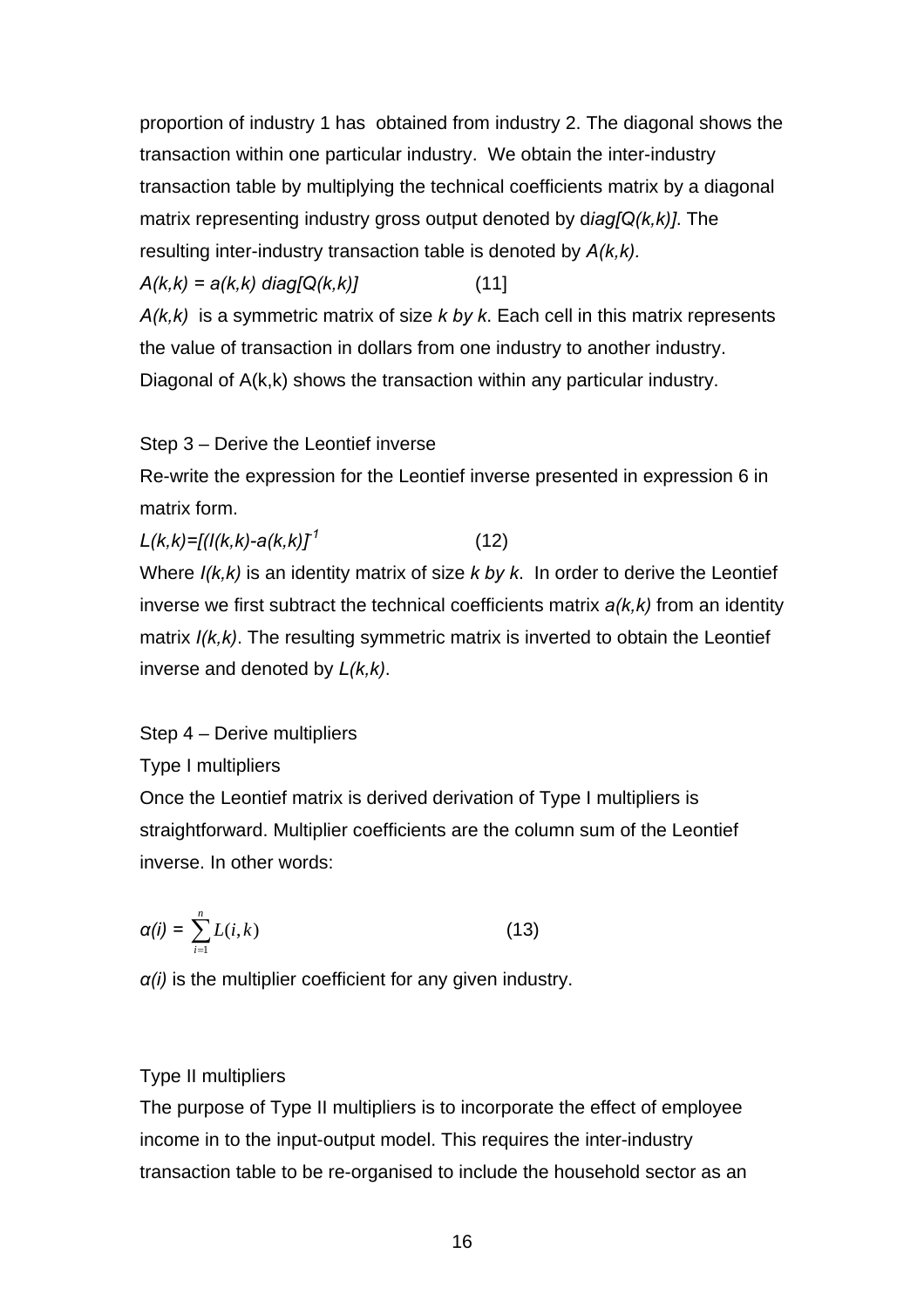additional industry. This is done by introducing *HCE* as the (*k+1)th* column and employee income (compensation of employees) as (*k+1)th* row of the interindustry transaction table. This is not straightforward as final demand categories are presented in terms of products and inter-industry transaction table is given as an industry-by-industry matrix. For example *HCE* component in final demand is given as a column vector and it shows the amounts of each product demanded by the household sector. For this reason, an additional step is needed in deriving Type II multipliers to transform product-wise *HCE* in to industry-wise *HCE*. This is done as follows.

*HCE(k,1) = D'(k,j) HCE(j,1)* (14)

Where *HCE(j,1)* is the column vector of HCE expressed in terms of demand for products obtained from the use table (Table 1). *HCE(k,1)* is the HCE column vector given in terms of demand for industries. *HCE(k,1)* is added as the (*k+1)th* column of the inter-industry transaction table.

Adding employee income (compensation of employees) in to the interindustry transaction table is straight forward as compensation of employees is already available by industry. This is shown as a row vector in value added part in the use table (Table 1). We denote compensation of employees expressed in terms of industries as the row vector *COE(1,k).* We add *COE(1,k)* as an additional row of the inter-industry transaction table. The new inter-industry transaction table now becomes *A(k+1, k+1)*.

The next step is to calculate the technical coefficients matrix from the new inter-industry transaction table. This is done by dividing each column by the row vector of industry gross outputs.

$$
a(k+1,k+1) = \frac{A(k+1,k+1)}{Q(1,k+1)}
$$
 (15)

*a(k+1,k+1)* is the technical coefficients matrix with an additional row for compensation of employees and an additional column for *HCE*. Once the new inter-industry transaction able is calculated we follow Steps 3 and 4 as discussed previously and the resulting row vector gives the Type II multipliers.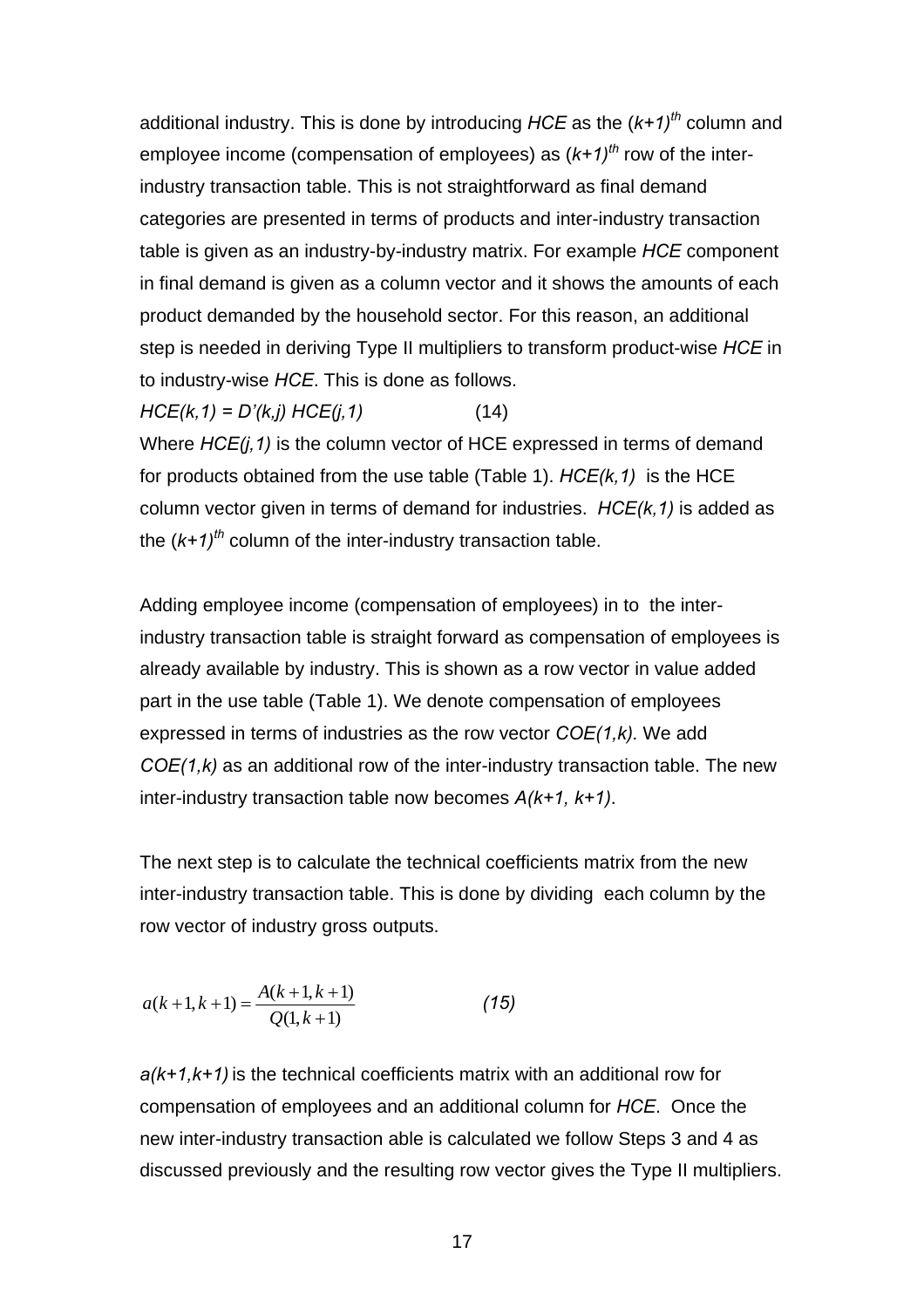Note that we take only the industry-wise multipliers. The result obtained by summing *HCE* column of the Leontief matrix is dis-regarded.

## Step 5 – Validate the empirical model

The aim of this step is to ascertain the validity of the empirical exercise. This is done by re-estimating three aggregates namely gross output, intermediate consumption and value added using the model applied in empirical exercise and then comparing them with the actual values. We used the estimated Leontief inverse and multiplied it by the actual values for final demand to obtain the estimated values. This was done by using both the industry-byindustry Leontief matrix and the product-by-product Leontief matrix. Estimation was done using the following relationships. Re-write the expression 6 as:

$$
\overline{GO} = (\overline{L})(FD) \tag{16}
$$

The terms in expression 16 are:  $\overline{GO}$  =estimated gross output.,  $\overline{L}$  = estimated Leontief matrix and *FD* = actual total final demand.

Re-writing expression 3 we get:

$$
\overline{VA} = \overline{GO} - \overline{IC} \tag{17}
$$

Estimated value added  $\overline{VA}$  shown in expression 17 is derived by subtracting estimated intermediate consumption *IC* from estimated gross output *GO* . The table 4 shows the results of the model validation exercise.

## Table 4 – Results of the model validation exercise

(all values are in NZ\$ million)

| Actual | Estimated | Percentage deviation |
|--------|-----------|----------------------|
| total  | total     | of estimated from    |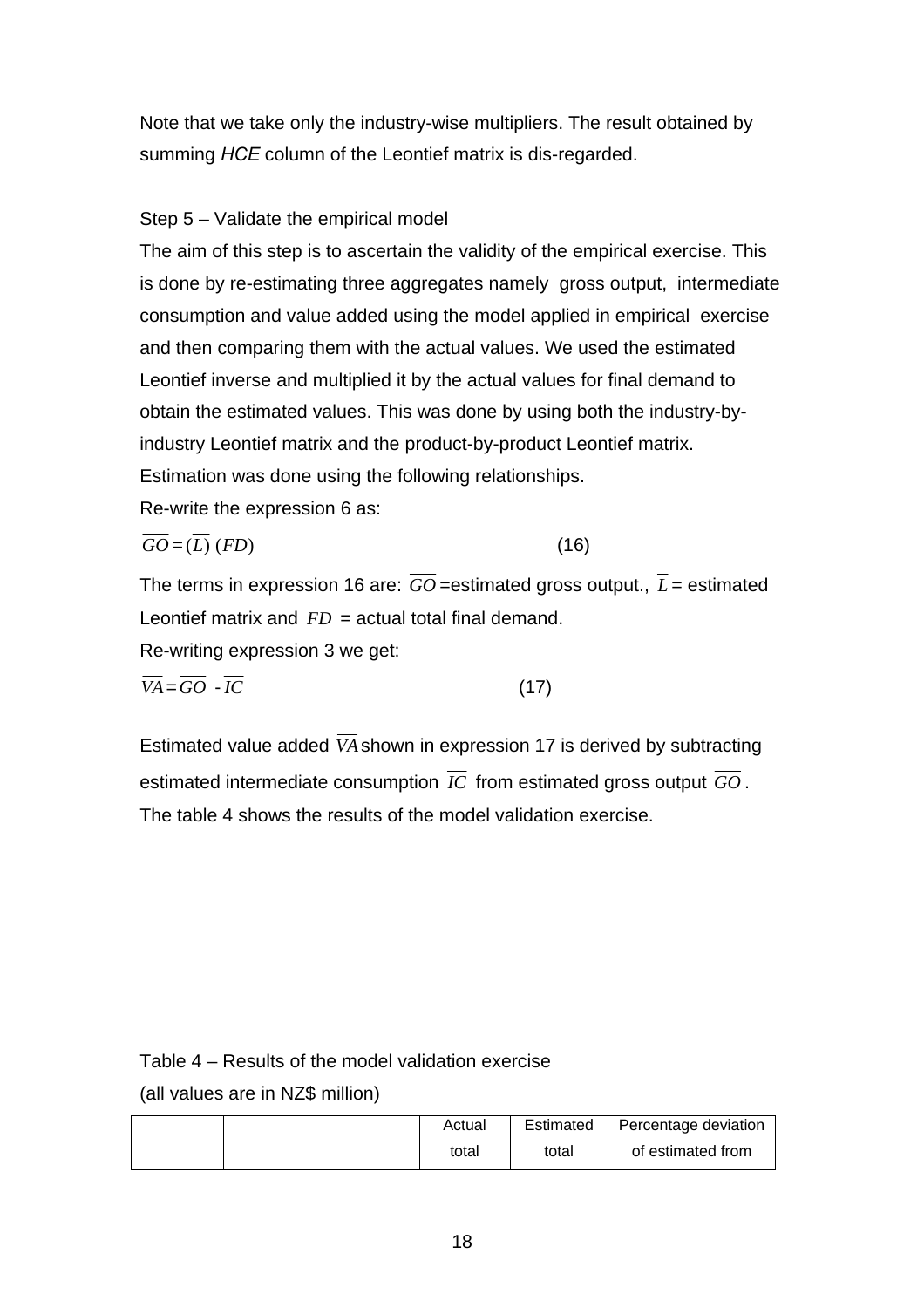|             |                          |           |           | actual  |
|-------------|--------------------------|-----------|-----------|---------|
| Industry    | Gross output             | 267,535.5 | 267,536.4 | 0.0003% |
| by industry | Intermediate consumption | 145,963.7 | 145,963.7 | 0.0000% |
| method      | Value added              | 121,572.9 | 121,572.3 | 0.0000% |
| Product by  | Gross output             | 267,535.4 | 267,536.4 | 0.0004% |
| product     | Intermediate consumption | 145,963.7 | 145.963.7 | 0.0000% |
| method      | Value added              | 121,571.7 | 121,571.7 | 0.0000% |

Note: Actual totals are sourced from the 2003 supply and use tables.

Results of the model validation exercise confirm a very high level of accuracy of the empirical model at four decimal points.

#### **4. Results and analysis**

Table 5 presents the components of the final demand i.e Household Consumption Expenditure (HCE), Government expenditure etc. classified by selected transport and tourism industries. Please note that due to the overlapping nature of industries relating to the transport and tourism sectors, Table 5 shows three sets of industries: (i) four Industries representing both transport and tourism (road passenger, rail, water and air, and service to transport); (ii) one industry representing only transport sector (road freight); and (iii) five industries representing only tourism sector (accommodation, cafes & bars, machinery and equipment hiring and leasing, cultural and recreational services and retail trade). The reason for water and air transport being treated as one industry is due to the policy adopted by Statistics New Zealand to maintain the confidentiality of published the data on these two industries. Please see Annex A for detailed ANZSIC industry classifications.

The components of the final demand give an indication of the significance of each component in the total final demand of each industry. For example, total final demand of road passenger transport in 2003 is consisted of 44 percent HCE, 12 percent government expenditure, 9 percent investment, 18 percent exports and 18 percent imports. Household consumption expenditure represents the largest proportion of the final demand of six out of ten industries. On the other hand exports is of particular importance in rail, water & air and services to transport.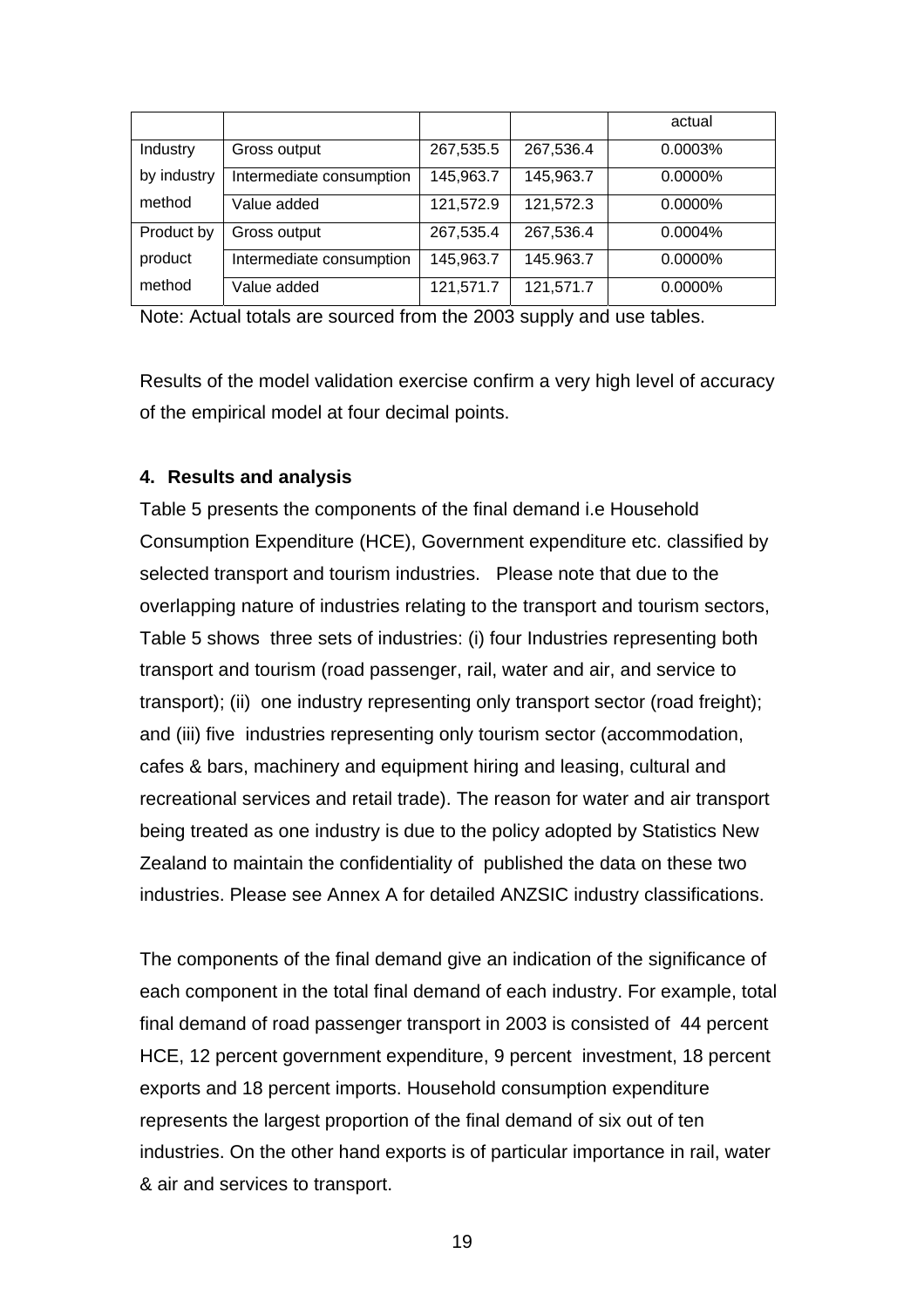|                |                                |            |        |             | Export |           | Total<br>final | Gross   |
|----------------|--------------------------------|------------|--------|-------------|--------|-----------|----------------|---------|
|                | Industry                       | <b>HCE</b> | GOVT   | <b>GFKF</b> | s      | Imports   | demand         | output  |
| $\mathbf{1}$   | Road passenger transport       | 73         | 20     | 14          | 31     | $-29$     | 108            | 625     |
|                |                                | (44)       | (12)   | (9)         | (18)   | (18)      | (100)          |         |
| 2              | Rail transport                 | 111        |        |             | 179    | -93       | 198            | 473     |
|                |                                | (29)       | (0.2)  | (0.1)       | (47)   | (24)      | (100)          |         |
| 3              | Water and air transport        | 1,111      | 8      | 186         | 1,671  | $-1,122$  | 1,855          | 4,465   |
|                |                                | (27)       | (0.2)  | (5)         | (41)   | (27)      | (100)          |         |
| $\overline{4}$ | Services to transport          | 770        | 14     | 36          | 1,174  | $-612$    | 1,383          | 3,441   |
|                |                                | (30)       | (0.6)  | (1)         | (45)   | (23)      | (100)          |         |
| 5              | Road freight transport         | 371        | 111    | 17          | 232    | $-59$     | 673            | 3,681   |
|                |                                | (47)       | (14)   | (2)         | (29)   | (7)       | (100)          |         |
| 6              | Accommodation                  | 1,041      | 4      | 23          | 595    | $-12$     | 1,651          | 1,813   |
|                |                                | (62)       | (0.3)  | (1)         | (36)   | (0.7)     | (100)          |         |
| $\overline{7}$ | Restaurants, cafes and bars    | 2,024      | 14     | 41          | 1,119  | -7        | 3,190          | 3,521   |
|                |                                | (63)       | (0.5)  | (1)         | (35)   | (0.2)     | (100)          |         |
| 8              | Machinery and equipment hiring | 123        | 3      | 28          | 235    | $-377$    | 12             | 1,953   |
|                | and leasing                    | (16)       | (0.4)  | (4)         | (31)   | (49)      | (100)          |         |
| 9              | Cultural and recreational      | 1,850      | 140    | 33          | 417    | -144      | 2,297          | 3,675   |
|                | services                       | (72)       | (5)    | (1)         | (16)   | (6)       | (100)          |         |
| 10             | Retail trade                   | 8,702      | 192    | 1,658       | 1,581  | $-2,013$  | 10,120         | 14,690  |
|                |                                | (62)       | (1)    | (12)        | (11)   | (14)      | (100)          |         |
|                | Total of all industries        | 68,781     | 22,059 | 28,397      | 41,758 | $-39,422$ | 12,1572        | 267,535 |
|                |                                | (34)       | (11)   | (14)        | (21)   | (20)      | (100)          |         |

## Table 5 – Industry-wise final demand and gross output – 2003 (NZ\$ million)

(Percentages are in parenthesis)

Notes:

- 1. HCE includes NPISH(Non-Profit Institutions Serving Households); GOVT=Central & local government; GFKF=Gross Fixed Capital Formation including change in stocks.
- 2. Total of all industries (last row) represents all 85 industries.

Components of value added is shown in Table 6. It could be seen that contribution of transport industries to total value added (GDP) is approximately 4 percent in 2003. It is also observed that approximately 5 percent of total compensation of employees is paid to employees in the transport sector. The share of compensation of employees in services to transport is approximately 2 percent which is highest among all transport industries.

The table 6 also reveals the value added components of tourism industries. The contribution of tourism industries to GDP is approximately 10 percent<sup>[7](#page-19-0)</sup>.

<span id="page-19-0"></span> $\overline{a}$ <sup>7</sup> TSA 2005 (Statistics New Zealand 2006 p 54) indicates the contribution of tourism to GDP was 5.1% in 2003 which cannot be compared with the percentage derived from input-output table. The reason is TSA percentage is representing direct tourism value added which is derived by applying tourism industry ratios to total sales. Tourism industry ratio is the proportion of direct tourism sales out of total sales. The value added derived from input-output analysis represents the value added relating to all sales by tourism industries regardless of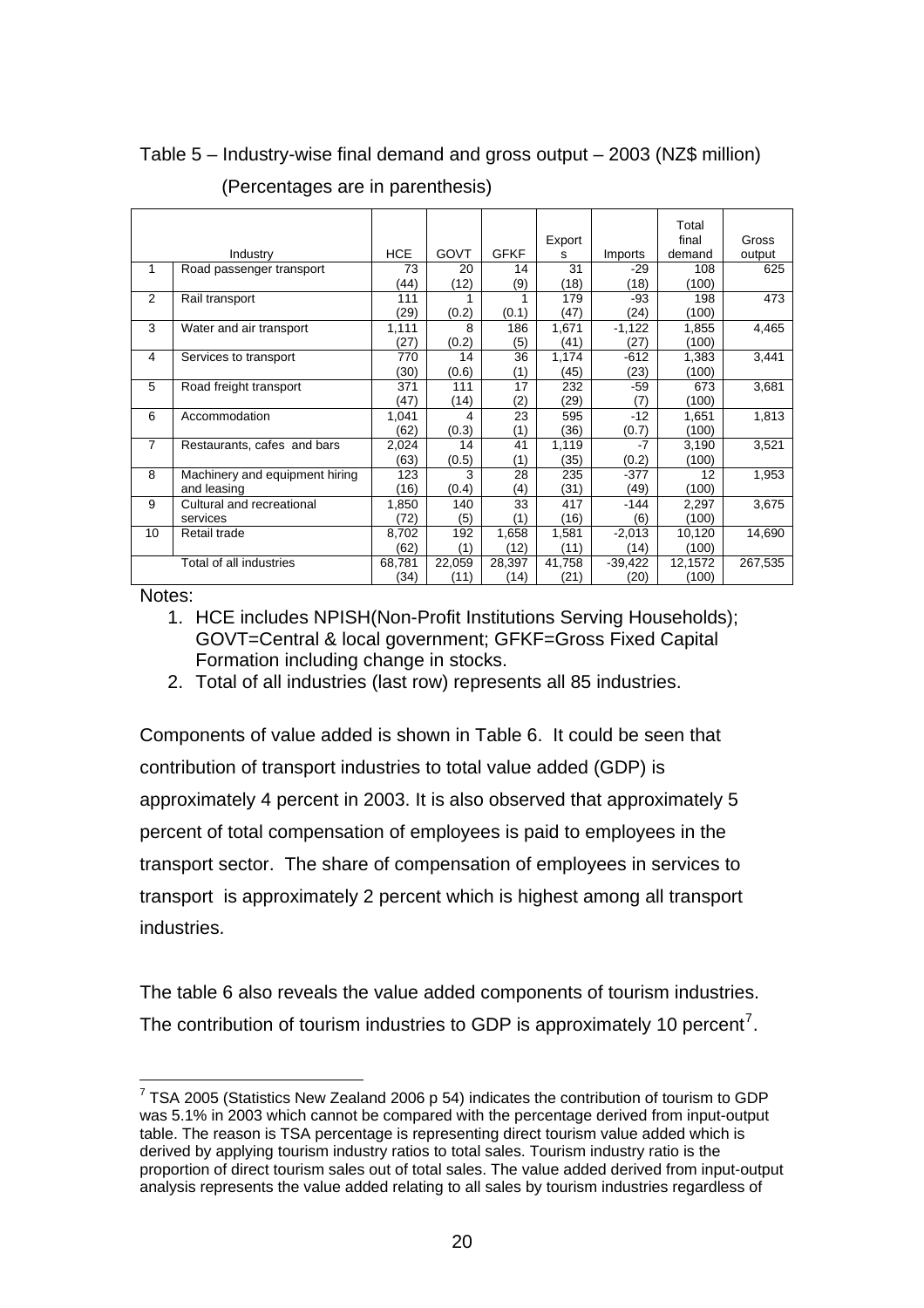The share of tourism compensation of employees in total compensation of employees is approximately 12 percent.

## Table 6 – Components of value added – 2003 (NZ\$ million)

|                |                                 |                 | Compens              | Taxe            |               | Consu<br>mption | Other<br>taxes | Su              | Tra             |         |                |
|----------------|---------------------------------|-----------------|----------------------|-----------------|---------------|-----------------|----------------|-----------------|-----------------|---------|----------------|
|                |                                 |                 | ation of<br>employee | s on<br>prod    | Operati<br>ng | of<br>fixed     | on<br>produc   | bsi<br>die      | vel<br>deb      | Value   | Gross          |
|                | Industry                        | <b>Total IC</b> | s                    | ucts            | surplus       | capital         | tion           | s               | its             | added   | output         |
| 1              | Road passenger                  | 335             | 220                  | 13              | 81            | 84              | 3              |                 |                 | 276     | 625            |
|                | transport                       | (0.2)           | (0.4)                | (0.4)           | (0.2)         | (0.5)           | (0.1)          | 112             | $\overline{2}$  | (0.2)   | (0.2)          |
|                |                                 |                 |                      |                 |               |                 |                | (27)            | (0.3)           |         |                |
|                |                                 |                 |                      |                 |               |                 |                |                 |                 |         |                |
| 2              | Rail transport                  | 331             | 110                  | 7               | $-40$         | 82              | $\Omega$       | $-25$           | 8               | 127     | 473            |
|                |                                 | (0.2)           | (0.2)                | (0.2)           | (0.1)         | (0.5)           | (0)            | (6)             | (1)             | ((.1)   | (0.1)          |
| 3              | Water and air                   | 3,169           | 714                  | 163             | 159           | 169             | 21             | $\Omega$<br>(0) | 69<br>(10)      | 1064    | 4,465          |
|                | transport                       | (2)             | (1)                  | (6)             | (0.4)         | (1)             | (0.5)          |                 |                 | (0.9)   | (2)            |
| 4              | Services to                     | 1,443           | 914                  | 11              | 742           | 256             | 42             | $\mathbf 0$     | 34              | 1,954   | 3,441          |
|                | transport                       | (1)             | (2)                  | (0.4)           | (2)           | (1)             | (1)            | (0)             | (5)             | (2)     | (1)            |
| 5              | Road freight                    | 1,984           | 846                  | 155             | 359           | 323             | 11             | $\Omega$        | 3               | 1540    | 3,681          |
|                | transport                       | (1)             | (2)                  | (5)             | (0.9)         | (2)             | (0.3)          | (0)             | (0.5)           | (1)     | (1)            |
| 6              |                                 | 822             | 460                  | 83              |               | 88              | 31             |                 |                 | 898     |                |
|                | Accommodation                   | (0.6)           | (0.8)                | (3)             | 320<br>(0.8)  | (0.5)           | (0.8)          | $-1$<br>(0.3)   | 10              | (0.7)   | 1,813<br>(0.7) |
|                |                                 |                 |                      |                 |               |                 |                |                 | (2)             |         |                |
| $\overline{7}$ | Restaurants,                    | 1,921           | 946                  | 113             | 366           | 156             | 20             | $-3$            | 3               | 1,485   | 3,521          |
|                | cafes and bars                  | (1)             | (2)                  | (4)             | (0.9)         | (0.9)           | (0.5)          | (0.7)           | (0.4)           | (1)     | (1)            |
|                |                                 |                 |                      |                 |               |                 |                |                 |                 |         |                |
| 8              | Machinery and                   | 721             | 229                  | 6               | 343           | 647             | 11             | $-1$            | $-1$            | 1,228   | 1,953          |
|                | equipment hiring<br>and leasing | (0.5)           | (0.4)                | (0.2)           | (.8)          | (4)             | (0.2)          | (0.3)<br>4)     | (0.2)           | (1)     | (0.7)          |
| 9              | Cultural and                    | 1,676           | 785                  | 25              | 842           | 242             | 97             | $-11$           |                 | 1,956   | 3.675          |
|                | recreational                    | (1)             | (1)                  | (0.9)           | (2)           | (1)             | (3)            | (3)             |                 | (2)     |                |
|                | services                        |                 |                      |                 |               |                 |                |                 | 18(             |         |                |
|                |                                 |                 |                      |                 |               |                 |                |                 | 3)              |         | (1)            |
| 10             | Retail trade                    | 6,617           | 4,170                | $\overline{76}$ | 3,044         | 625             | 133            | $-26$           | $\overline{51}$ | 7,946   | 14,690         |
|                |                                 | (5)             | (8)                  | (3)             | (7)           | (3)             | (3)            | (6)             | (8)             | (7)     | 5)             |
|                | Total of all                    |                 |                      | 2,90            |               |                 |                |                 |                 |         |                |
|                | industries                      | 145,964         | 55,222               | 9               | 41,424        | 17,905          | 3,853          | 413             | 673             | 12,1572 | 267,535        |

## (Percentages are in parenthesis)

Notes:

- 1. Value added is calculated as the sum of Compensation of employees, Operating surplus, Consumption of fixed capital, Other taxes on products, and Subsidies.
- 2. Total of all industries (last row) represents all 85 industries.

Multiplier coefficients for 2003 are presented in Table 7.

#### Table 7 – Multiplier coefficients

| <b>Industry</b>          | <b>Representing sector</b> | Type I<br>(direct &<br>indirect<br>effects) | Type II<br>(direct, indirect<br>& induced<br>effects) |  |
|--------------------------|----------------------------|---------------------------------------------|-------------------------------------------------------|--|
| Road passenger transport | Transport & Tourism_       | 2.21                                        | 5.27                                                  |  |
| Rail transport           | Transport & Tourism        | 2.62                                        | 5.43                                                  |  |

 $\overline{a}$ who bought them. It is possible to obtain a valued added comparable to TSA results by applying tourism industry ratios to value added reported in Table 5.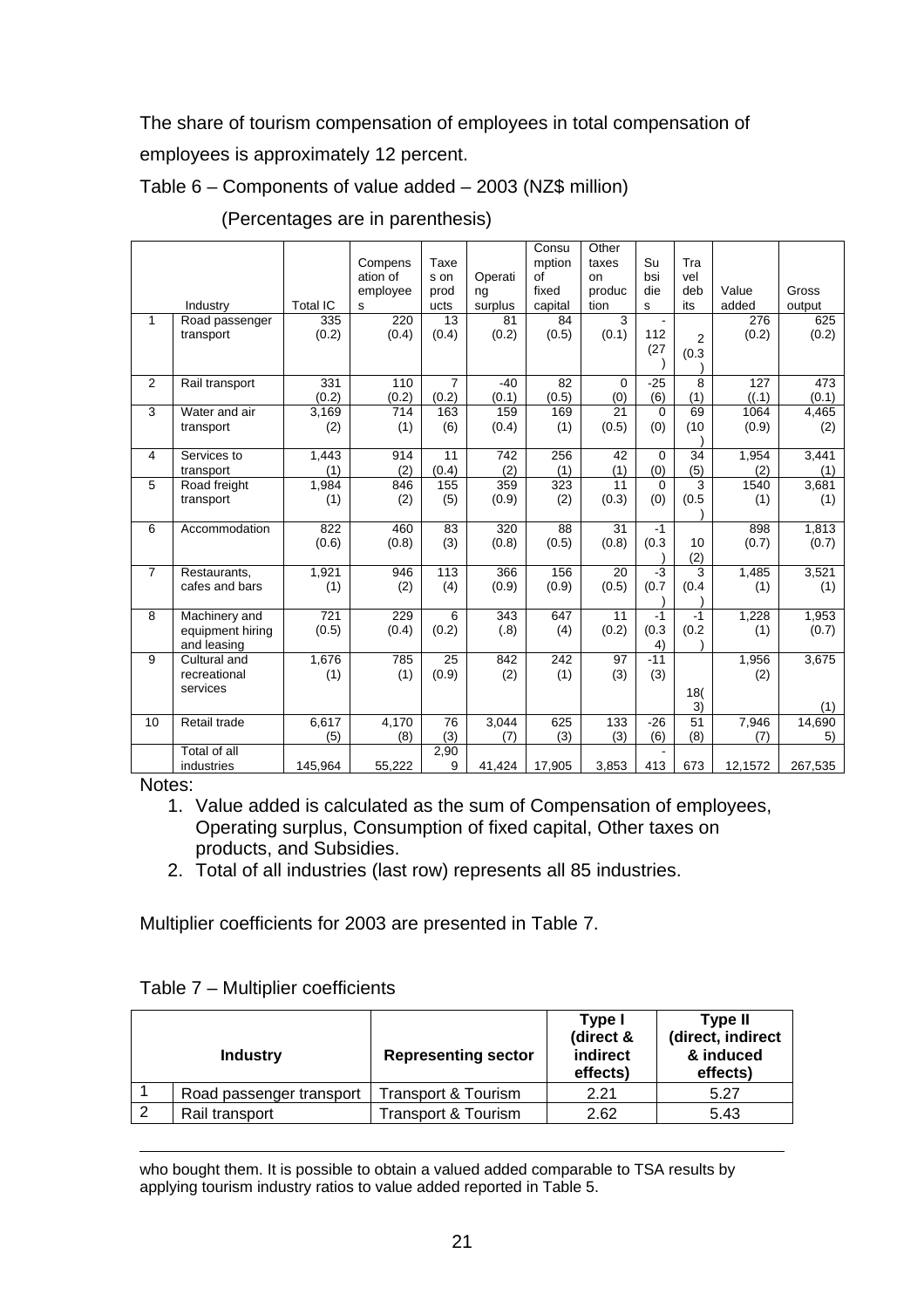| 3              | Water and air transport   | <b>Transport &amp; Tourism</b> | 2.64 | 5.00 |
|----------------|---------------------------|--------------------------------|------|------|
| 4              | Services to transport     | <b>Transport &amp; Tourism</b> | 1.96 | 4.30 |
|                |                           |                                |      |      |
| 5              | Road freight transport    | Transport                      | 2.19 | 4.61 |
|                |                           |                                |      |      |
| 6              | Accommodation             | Tourism                        | 2.13 | 4.46 |
| $\overline{7}$ | Restaurants, cafes and    |                                |      |      |
|                | bars                      | Tourism                        | 2.37 | 4.96 |
| 8              | Machinery and equipment   |                                |      |      |
|                | hiring and leasing        | Tourism                        | 1.80 | 3.25 |
| 9              | Cultural and recreational |                                |      |      |
|                | services                  | Tourism                        | 2.00 | 4.17 |
| 10             | Retail trade              | Tourism                        | 2.05 | 4.53 |
|                |                           |                                |      |      |
|                | All transport industries  |                                | 2.30 | 4.73 |
|                | All tourism industries    |                                | 2.15 | 4.56 |

Our calculations reveal that every \$1 additional demand for road passenger transport generates a total of \$ 2.21 output throughout the economy in 2003. The additional \$1.21 is due to the chain effects of additional rounds of demand for inputs generated from the first round of demand. For example, an addition of 100 daily commuters to use the train services would create an additional demand for inputs such as addition of extra coaches and track maintenance etc. Type II multiplier coefficient takes into consideration the demand created by payments to staff as they use this income to purchase goods and services for their use. This also has a chain effect as recipients which in turns increase the demand for goods and services and so on. Our study reveals that Type II multiplier effect of road passenger transport is 5.27. As noted earlier, Type I multiplier captures the economic activity generated by the first round of demand and Type II captures in addition to Type I multiplier effects, the induced effect - addition due to economic activities generated by employee income. This means the induced effect of road passenger transport in 2003 was 3.06 (or for every \$ 1 additional demand for road passenger transport generates an extra \$ 3.06 of induced output).

Different industry groups within the transport and tourism sectors have varying multiplier coefficients. This means their abilities to generate economic effects are different. For example water and air transport shows the highest Type I multiplier coefficient. Lowest Type I multiplier is for machinery and equipment hiring and leasing industry. It should also be noted that Type II multiplier can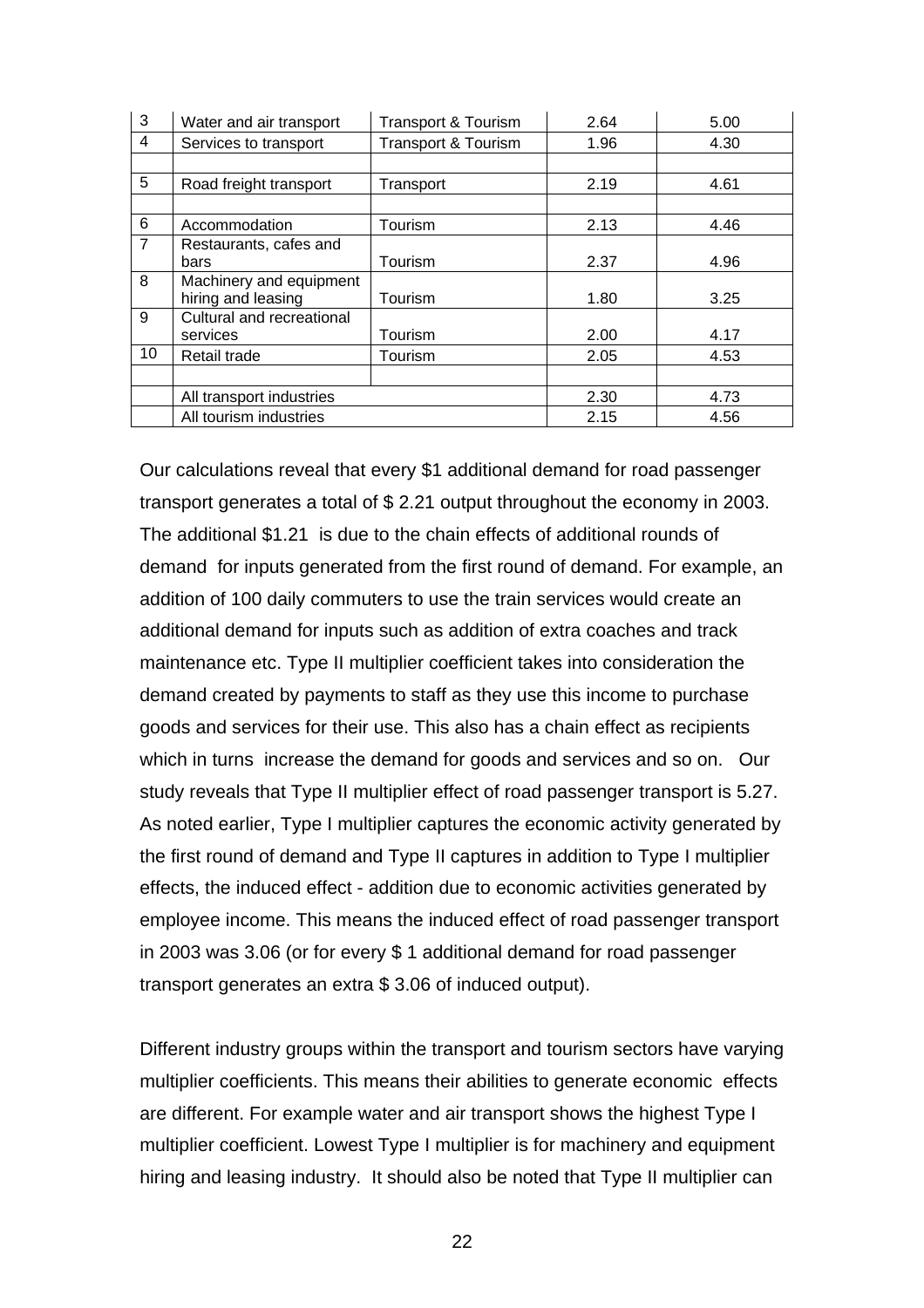take different values regardless of the values of Type I multipliers. The extent of value of Type II multiplier depends on the extent of direct and indirect effect (Type I multiplier effects) and the ability of the employee income to generate more demands for other goods and services (induced effects). For example, rail transport has highest total effect which includes direct, indirect and induced effect with Type II multiplier coefficient of 5.43.

We have also been able to re-calculate Type I and Type II multipliers for all transport industries. Please note that this is not the average of individual transport multipliers. Calculation of multiplier coefficient for all transport industries is done by adding all transport industries in the supply and use tables first and carrying out all subsequent calculations required to derive multiplier coefficients. The purpose of obtaining combined Type I and Type II multipliers to represent all transport industries is to understand the ability of transport as a single sector to generate multiplier effects. Our study reveals that transport as a single sector has a Type I multiplier of 2.30 and a Type II multiplier of 4.73. Similarly, tourism as a single sector has a Type I multiplier of 2.15 and a Type II multiplier of 4.56. It seems that induced effects added by employee income are more than the total direct and indirect effects indicated by the Type I multipliers.

It is worth mentioning that we have treated multipliers of transport and tourism industries based on the activities of particular industries. For example, accommodation is treated as a tourism industry although this category is not serving only the tourists. As revealed by TSA 2005 (Statistics NZ 2006) share of direct sales to tourists out of the total sales (tourism industry ratio) by accommodation industry in year ending March 2003 was 67 percent. This is to say only 67 percent of accommodation services were purchased by tourists and the rest was purchased by non-tourists. We have not addressed this issue separately and used multiplier coefficient estimated for accommodation to measure the economic impact generating from tourist expenditure on accommodation services. The issue related to transport industries is less serious as we can easily deduce that demand for transport services is fully related to transport activities. It is unlikely that there is a non-transport activity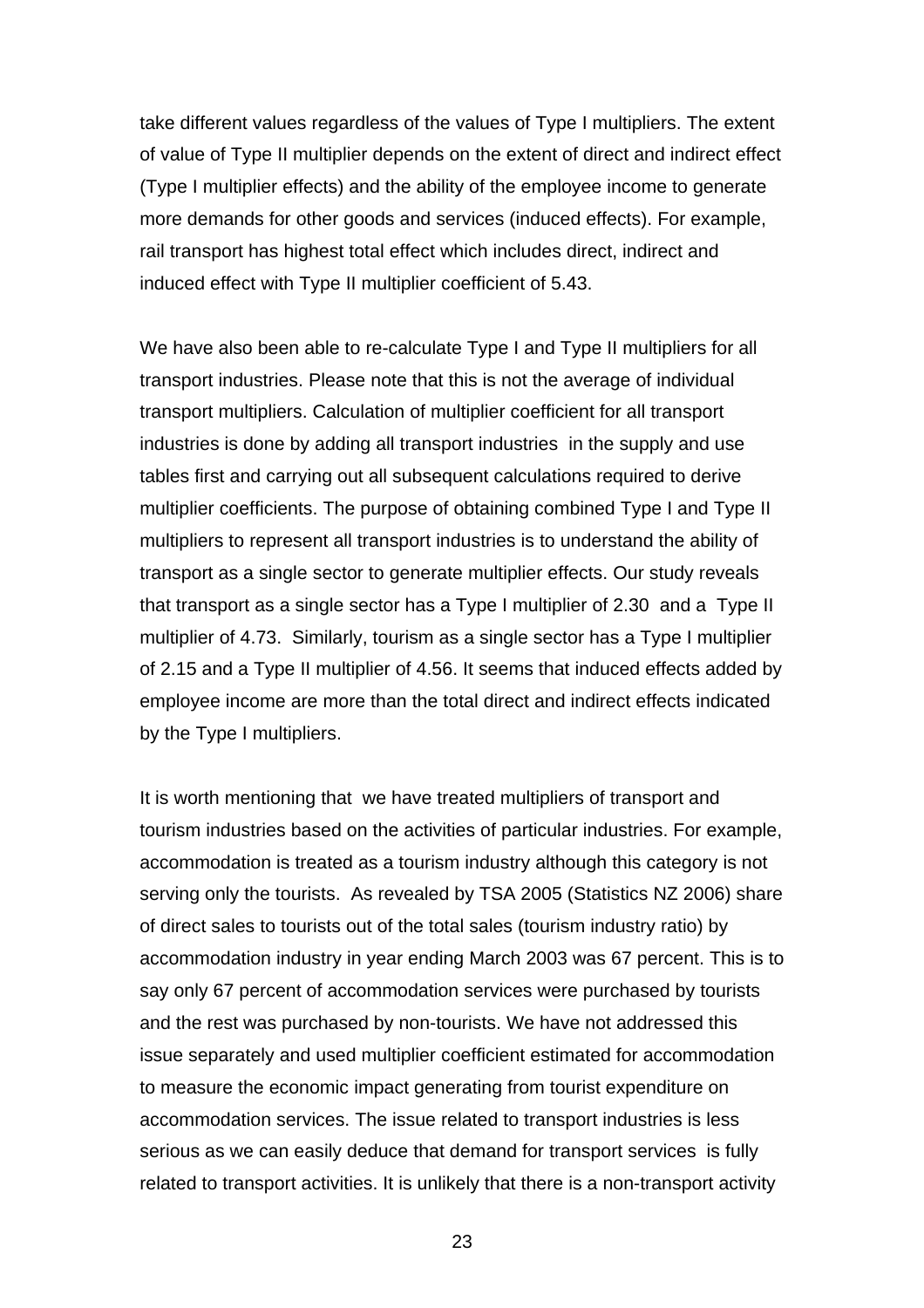exists within a transport industry. For example, it is reasonable to use multiplier coefficient estimated for road passenger transport industry to assess the economic impacts generating from demand for passenger transport.

### **5. Limitations**

The use of multiplier coefficients in assessing economic impacts is constrained by a number of limitations inherent to the input-output analysis which are summarized below (Krumme 2009).

(i) Size of multipliers can be misleading

 "Large multipliers" are not the same as "large multiplier impacts". The impacts or effects depend on both the size of the multiplier and the magnitude of the "exogenous" stimulus by which the multiplier is multiplied. Thus, any given multiplier effect can be alternatively the result of large multiplier associated with minimal change in initial spending or small multiplier and substantial change in initial spending.

#### (ii) Assumption of un-employed resources

Multiplier effects are based on assumptions about the availability of un-utilised or under utilised resources and people to accommodate the effects. Since many resources are already fully utilised, multiplier effects tend to ignore or mask (negative) displacement effects. Thus, positive multiplier effects will - presumably in a highly differentiated way -- include hidden opportunity costs and substitution effects.

#### (iii) Validity of multipliers for other periods

Empirically derived multipliers represent the period for which the underlying relationships have been quantified. Input-output relationships and particularly technical coefficients could be changing over time due to economic reasons. Therefore, multiplier coefficients calculated using supply-use tables of a particular year may not be appropriate to analyse another year since technical relationships might have been changed between these two periods. Because of the detailed process and the limitations of resources available to derive multipliers for every year, it has become a common practice to use multipliers calculated for one year for use in subsequent years. The validity of such applications is an issue to be carefully addressed. It is normally accepted that one set of multipliers is valid for the five years following the analysed year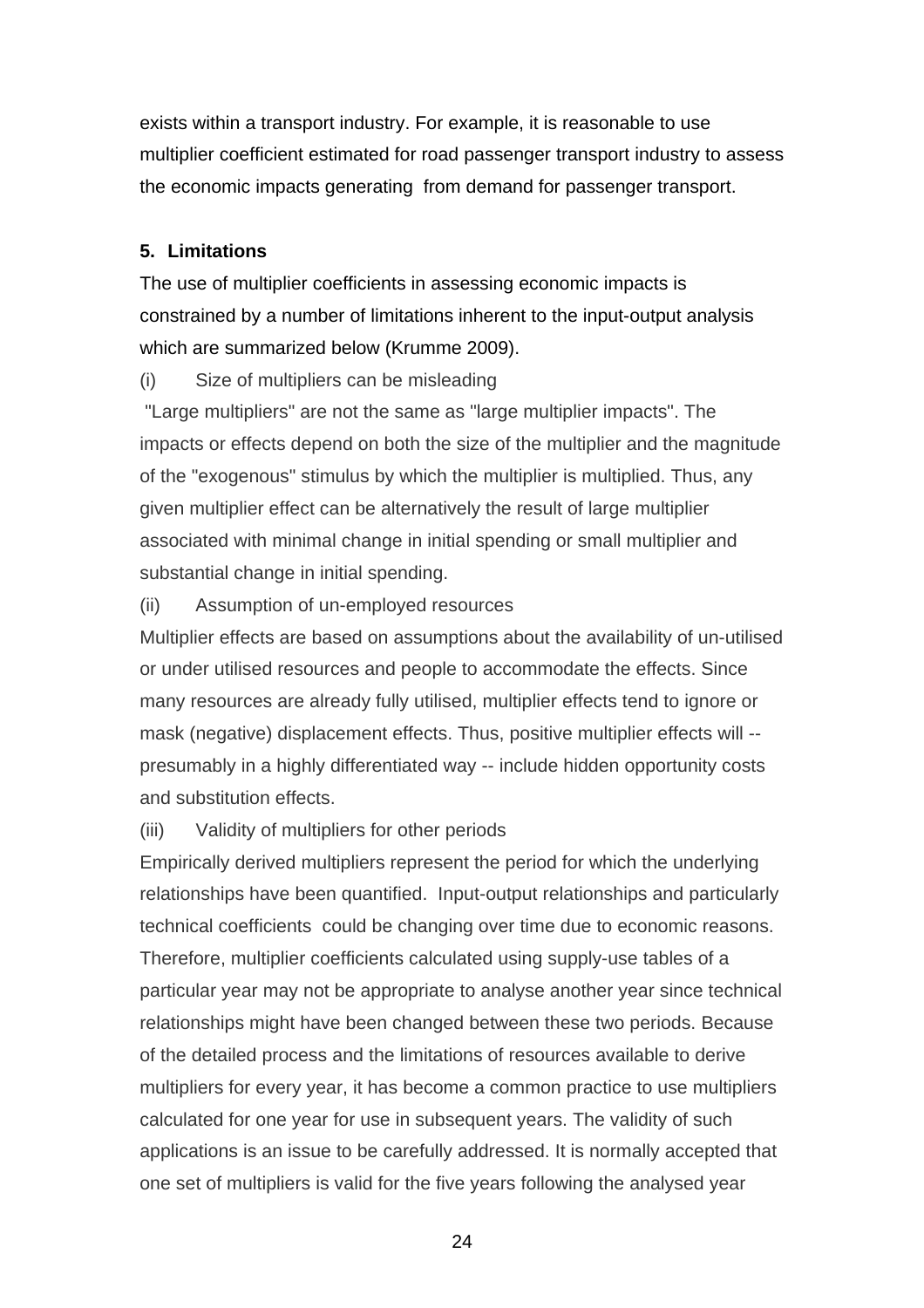under the assumption that there would not be a significant structural change among industries during that period.

#### (iv) Pre and post stimulus effects

Multiplier effects are not necessarily occurring after the specified exogenous stimulus. Thus, one may have to consider that multiplier-related behaviors can be based on expectations and may thus occur in advance of the actual stimulus. There could also be lag effects, which means the full effect are yet to be realised in the future.

#### **6. Summary and conclusions**

We attempted to apply the input-output multiplier approach to measure the economic impacts of transport and tourism related industries. Our focus was to derive Type I and Type II multipliers as measures of direct, indirect and induced effects emanating from a change in final demand. Transport as a single sector has a Type I multiplier of 2.30 and a Type II multiplier of 4.73. Similarly, the tourism sector has a Type I multiplier of 2.15 and a Type II multiplier of 4.56. Considering the individual industries within the transport and tourism sectors, different industries have varying multiplier coefficients. This means their abilities to generate economic activities are different. For example, water & air transport shows the highest Type I multiplier coefficient with 2.64. The lowest Type I multiplier is for machinery and equipment hiring and leasing with 1.8. Rail transport has the highest Type II multiplier effects with 5.43. The economic meaning of this is that salaries & wages received by employees in rail transport industry have gone through more rounds of subsequent purchases than any other industry. In general, induced effects added by employee income are more than the total direct and indirect effects indicated by the Type I multiplier.

The findings of our research are limited by the availability of data and therefore the present study has given more focus on the application of the methodology rather than the final results and policy implications. Further effort is needed using more detailed supply-use tables to calculate the multiplier coefficients for a more disaggregated level of industries. Also we need to recalculate the multipliers for a more recent year as the findings relating to the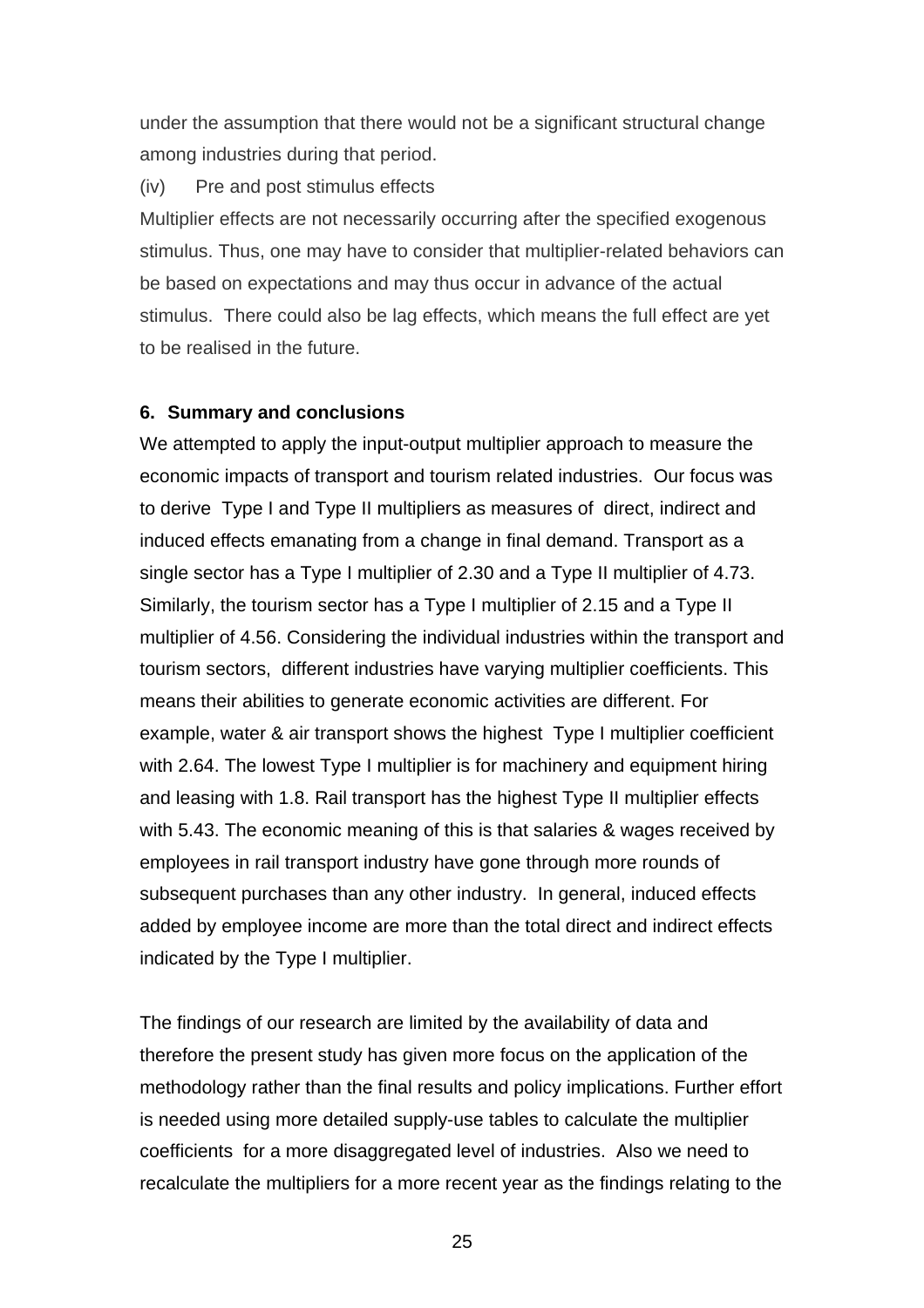year 2003 may not be appropriate to assess the economic impacts in recent years. It is also useful to calculate the multiplier coefficients using 1995/96 inter-industry study and compare them with the multiplier coefficients calculated for recent years to understand any changes in the multiplier effects over time. Further research is also needed to address the aspects such as employment multipliers, income multipliers, import leakage and changing patterns of inter-industry dependence over time. The present study focussed on industry-wise economic impacts. Similar study can be done for analysing product-wise economic impacts.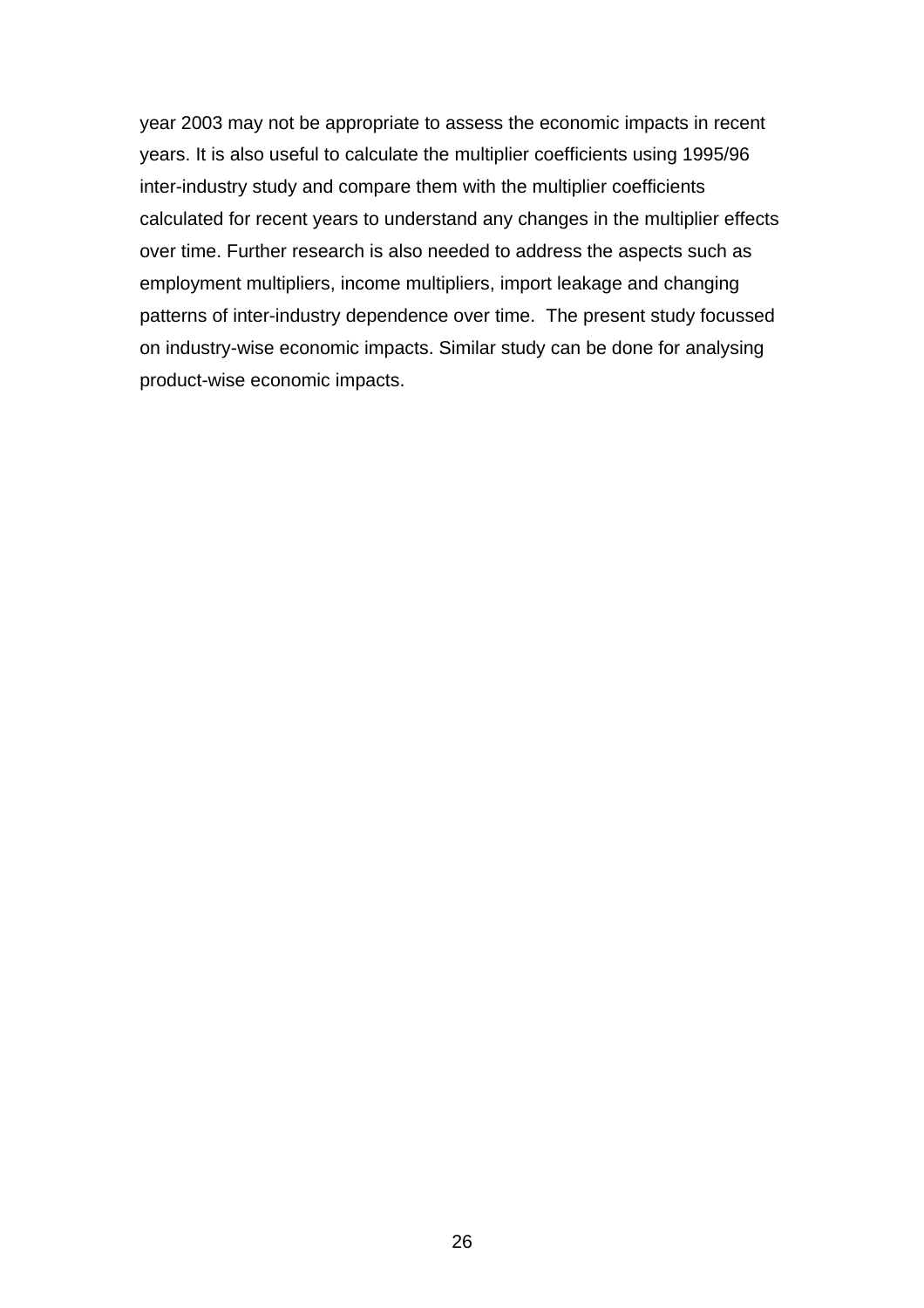|      | <b>NZ National Accounts Working</b><br><b>Industries</b><br>(NZNAWI) |                     | Australian and New Zealand standard industrial<br>classification - NZ version 1996<br>(ANZSIC96) |
|------|----------------------------------------------------------------------|---------------------|--------------------------------------------------------------------------------------------------|
| H011 | Accommodation                                                        | H571010             | Hotels (Accommodation)                                                                           |
|      |                                                                      | H571020             | Motels and Motor Inns                                                                            |
|      |                                                                      | H571030             | <b>Hosted Accommodation</b>                                                                      |
|      |                                                                      | H <sub>571040</sub> | Backpacker and Youth Hostels                                                                     |
|      |                                                                      | H571050             | Caravan Parks and Camping Grounds                                                                |
|      |                                                                      | H571090             | Accommodation nec                                                                                |
| H012 | Restaurants, cafes and<br>Bars                                       | H572000             | Pubs, Taverns and Bars                                                                           |
|      |                                                                      | H573000             | <b>Cafes and Restaurants</b>                                                                     |
|      |                                                                      | H574000             | Clubs (Hospitality)                                                                              |
| 1011 | Road Freight Transport                                               | 1611000             | Road Freight Transport                                                                           |
| 1012 | Road Passenger Transport                                             | 1612100             | Long Distance Bus Transport                                                                      |
|      |                                                                      | 1612200             | <b>Short Distance Bus Transport (including</b>                                                   |
|      |                                                                      |                     | Tramway)                                                                                         |
|      |                                                                      | 1612300             | Taxi and Other Road Passenger Transport                                                          |
| 1021 | Rail Transport                                                       | 1620000             | Rail Transport                                                                                   |
| 1031 | <b>Water Transport</b>                                               | 1630100             | <b>International Sea Transport</b>                                                               |
|      |                                                                      | 1630200             | <b>Coastal Water Transport</b>                                                                   |
|      |                                                                      | 1630300             | <b>Inland Water Transport</b>                                                                    |
| 1041 | Air Transport                                                        | 1640100             | Scheduled International Air Transport                                                            |
|      |                                                                      | 1640200             | Scheduled Domestic Air Transport                                                                 |
|      |                                                                      | 1640300             | Non-Scheduled Air and Space Transport                                                            |
| 1091 | Services to Transport                                                | 1661100             | <b>Parking Services</b>                                                                          |
|      |                                                                      | 1661900             | Services to Road Transport nec                                                                   |
|      |                                                                      | 1662100             | Stevedoring                                                                                      |
|      |                                                                      | 1662200             | <b>Water Transport Terminals</b>                                                                 |
|      |                                                                      | 1662300             | Port Operators                                                                                   |
|      |                                                                      | 1662900             | Services to Water Transport nec                                                                  |
|      |                                                                      | 1663000             | Services to Air Transport                                                                        |
|      |                                                                      | 1664100             | <b>Travel Agency Services</b>                                                                    |
|      |                                                                      | 1664200             | Road Freight Forwarding                                                                          |
|      |                                                                      | 1664300             | Freight Forwarding (except Road)                                                                 |
|      |                                                                      | 1664400             | <b>Customs Agency Services</b>                                                                   |
|      |                                                                      | <b>1664900</b>      | Services to Transport nec                                                                        |
| L032 | Machinery and Equipment<br>Hiring and Leasing                        | L774100             | Motor Vehicle Hiring                                                                             |
|      |                                                                      | L774200             | Other Transport Equipment Leasing                                                                |
|      |                                                                      | L774300             | Plant Hiring or Leasing                                                                          |
| P012 | Libraries, Museums and the<br>Arts                                   | P921000             | Libraries                                                                                        |
|      |                                                                      | P922000             | <b>Museums</b>                                                                                   |
|      |                                                                      | P923100             | Zoological and Botanic Gardens                                                                   |
|      |                                                                      | P923900             | <b>Recreational Parks and Gardens</b>                                                            |
|      |                                                                      | P924100             | <b>Music and Theatre Productions</b>                                                             |
|      |                                                                      | P924200             | <b>Creative Arts</b>                                                                             |
|      |                                                                      | P925100             | <b>Sound Recording Studios</b>                                                                   |
|      |                                                                      | P925200             | Performing Arts Venues                                                                           |

# **Annex A – Detailed Industry Classifications**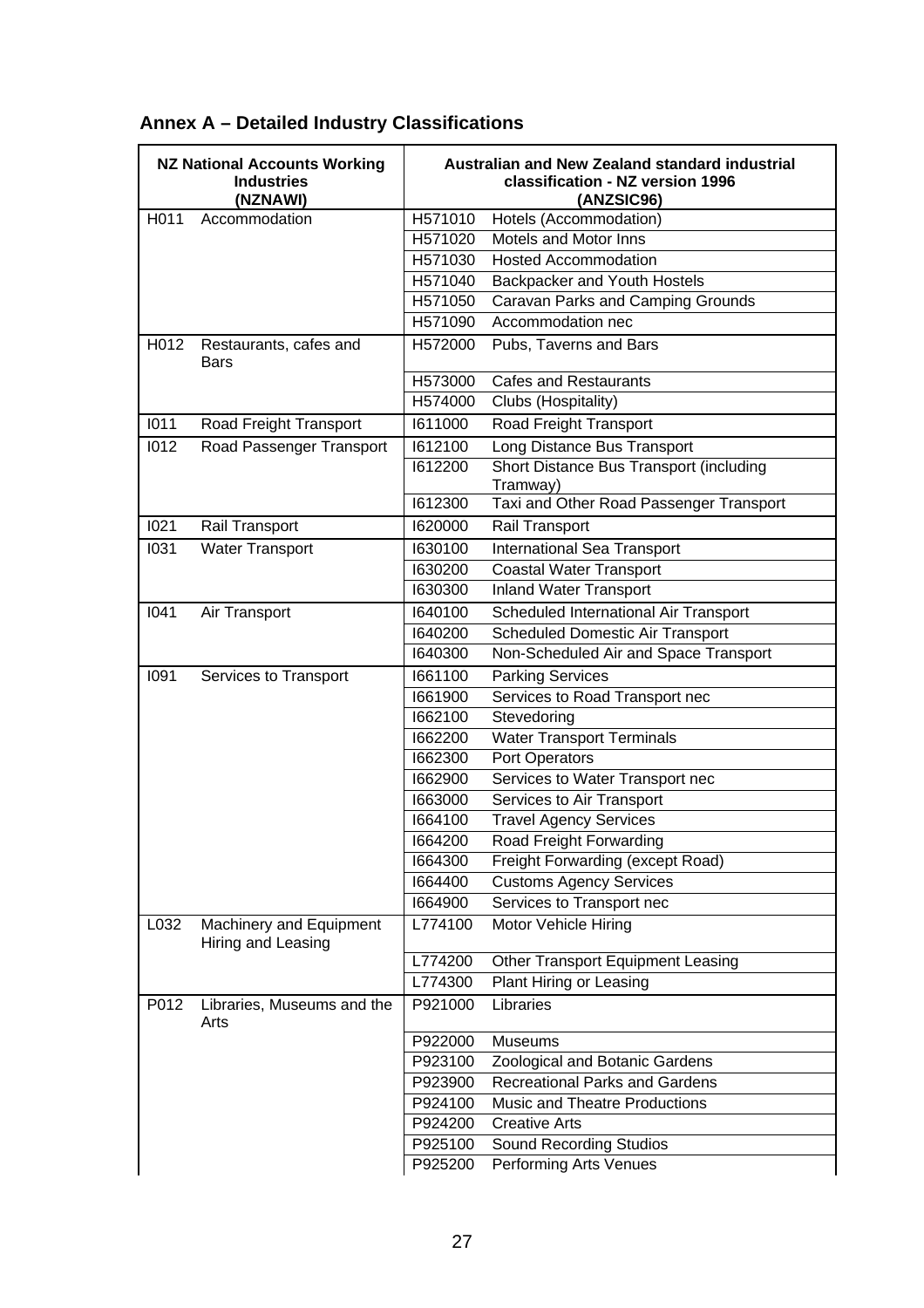|                                                    | P925900 | Services to the Arts nec                                               |
|----------------------------------------------------|---------|------------------------------------------------------------------------|
| P013<br>Sport and Recreation                       | P931110 | Racing Clubs and Track Operation (excluding<br>Training and Ownership) |
|                                                    | P931120 | Horse and Dog Training (excluding Racing and<br>Ownership)             |
|                                                    | P931200 | Sports Grounds and Facilities nec                                      |
|                                                    | P931900 | Sports and Services to Sports nec                                      |
|                                                    | P932100 | Lotteries                                                              |
|                                                    | P932200 | Casinos                                                                |
|                                                    | P932900 | <b>Gambling Services nec</b>                                           |
|                                                    | P933000 | <b>Other Recreation Services</b>                                       |
|                                                    |         |                                                                        |
| G011, G012, G013, G014, G015,<br>G016 Retail Trade | G511    | <b>Supermarket and Grocery Stores</b>                                  |
|                                                    | G512    | Specialised Food Retailing                                             |
|                                                    | G521    | <b>Department Stores</b>                                               |
|                                                    | G522    | Clothing and Soft Good Retailing                                       |
|                                                    | G523    | Furniture, Houseware and Appliance Retailing                           |
|                                                    | G524    | <b>Recreational Good Retailing</b>                                     |
|                                                    | G525    | Other Personal and Household Good Retailing                            |
|                                                    | G526    | <b>Household Equipment Repair Services</b>                             |
|                                                    | G531    | Motor Vehicle Retailing                                                |

Source: Statistics New Zealand (2009c)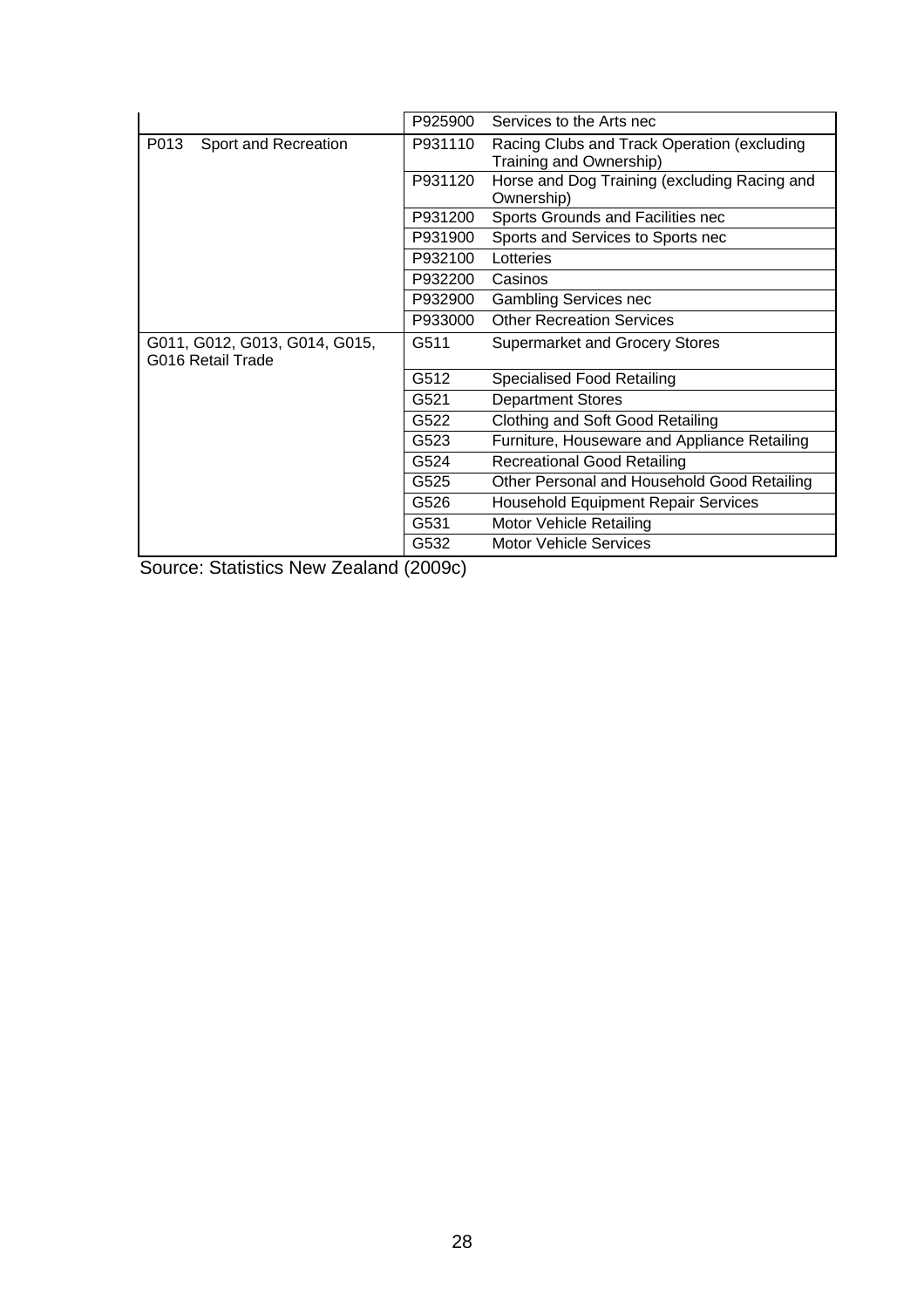### **Bibliography**

Archer, B. (1977). *Tourism multiplier: The state of the art. Bangor Occasional papers in Economics 11*. University of Wales Press: Cardiff.

Archer, B., & Fletcher, E. (1996). The Economic Impact of Tourism in the Seychelles. *Annals of Tourism Research, 23*(1), 32-47.

Azzoni, R., & Guilhoto, M. *Modal Composition of Cargo Transportation and Income Inequality in Brazil.* Brazil*:* University of São Paulo.

Baumol, W. & Blinder, S. (2003). *Macroeconomics: Principles and Policy*. (9<sup>th</sup> ed., p. 153). Thomson South-Western.

Bryden, M. (1973). *Tourism and Development: A case study of the Commonwealth Caribbean*. Cambridge*:* Cambridge University Press.

Chhabra, D., Sills, E., & Cubbage, F. (2003). The Significance of Festivals to Rural Economies: Estimating the Economic Impacts of Scottish Highland Games in North Carolina. *Journal of Travel Research, 41*(May), 421-427.

Claus, I. (2002) Inter industry linkages in New Zealand, New Zealand Treasury working paper 02/09 [Brochure]. New Zealand Treasury

Department of Tourism. (2006). *Tourism Satellite Account Fiji Islands*  [Brochure]. Suva, Fiji Islands: Ministry of Tourism and Transport.

Diekmann, A. (2002). *The Use of Energy in Transport - Past and Future Trends and Implications*. Paper presented at the 14th Input-Output Conference, Montreal, Canada.

Eurostat. (2008). *Manual of Supply, Use and Input-Output Tables*, (Tech. Rep. No. L-2920.). Luxembourg.

Fletcher, J. (1989). Input-Output analysis and tourism impacts studies. *Annals of Tourism Research, 16*(4), 514-529.

Fletcher, E., & Archer, H. (1991). The Development and Application of Multiplier Analysis. *Progress in Tourism, Recreation and Hospitality Management, 3*, 28-47.

Frechtling, C., & Horvath, E. (1999). Estimating the Multiplier Effects of Tourism Expenditures on a Local Economy through a Regional Input-Output Model. *Journal of Travel Research, 37*(May), 324-332.

Gelen, A. (2003). Local Economic Impacts: The British Open. *Annals of Tourism Research, 30*(2), 406-425.

Government of Ireland. (2009). *Supply and use and input-output tables for*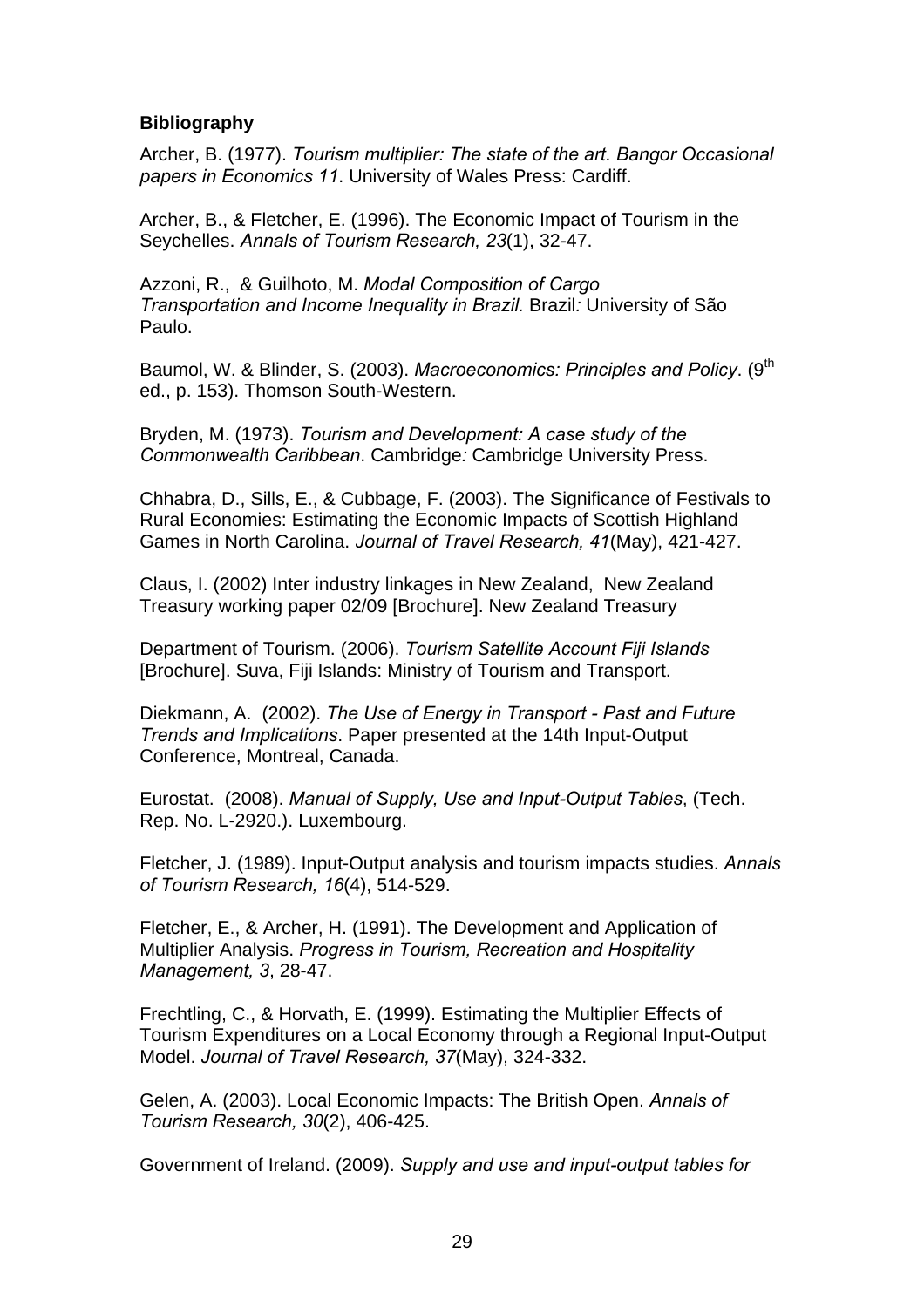*Ireland* [Brochure]. Dublin: Central Statistics Office.

Johnson, L. (1993). Tourism Impact Estimation. *Annals of Tourism Research, 20*, 279-288.

Krumme, G. (2009) Retrieved April 2009 from <http://faculty.washington.edu/krumme/systems/ioquations.html>

Kula, M. (2007) Supply and Use Tables and Input-Output Tables for Turkey, Turkish Statistical Institute, National Accounts and Economic Indicators Department. The paper presented at The 16<sup>th</sup> International Input-Output Conference 02 – 06 July 2007, Istanbul, Turkey

Lee, K., & Taylor, T. (2005). Critical reflections on the Economic Impact Assessment of a Mega-Event: The Case of 2002 FIFA World Cup. *Tourism Management, 26*(4), 595-603.

Leontief, W. (1965). The economic impact -industrial and regional of the arms cut. *Review of Economics and Statistics*

Lütkepohl, H (2008) 'Impulse response function'. *The New Palgrave Dictionary of Economics*, (2nd. Ed)

Ministry of Tourism. (n.d). Retrieved April 30, 2009, from <http://www.trcnz.govt.nz/>

Oosterhaven, J. & Stelder, D. (2000) *On the Use of Gross versus Net Multipliers with a bi-regional application on Dutch transportation.* Paper presented at the 13th International Conference on Input-Output Techniques, Macerata, Italy.

Scotland Government. (2009) *Input-Output Tables and Multipliers for Scotland 1998.* Retrieved April 30, 2009, from [http://www.scotland.gov.uk.](http://www.scotland.gov.uk/)

Statistics New Zealand. (2006) *Tourism Satellite Account: 2005* Wellington: Statistics New Zealand.

Statistics New Zealand. (2008) *Tourism Satellite Account 2007* Wellington: Statistics New Zealand.

Statistics New Zealand. (2009a) Retrieved April 30, 2009, from [http://www.stats.govt.nz/NR/rdonlyres/B1C990D4-A112-4BA5-AEE1-](http://www.stats.govt.nz/NR/rdonlyres/B1C990D4-A112-4BA5-AEE1-869757D70E45/39633/namar08yrgdpbreakdown1.xls) [869757D70E45/39633/namar08yrgdpbreakdown1.xls](http://www.stats.govt.nz/NR/rdonlyres/B1C990D4-A112-4BA5-AEE1-869757D70E45/39633/namar08yrgdpbreakdown1.xls)

Statistics New Zealand. *(2009b) [Supply and use tables 2003].* Retrieved April 30, 2009, from [http://www.stats.govt.nz/tables/supply-and usetables.htm](http://www.stats.govt.nz/tables/supply-and%20usetables.htm)